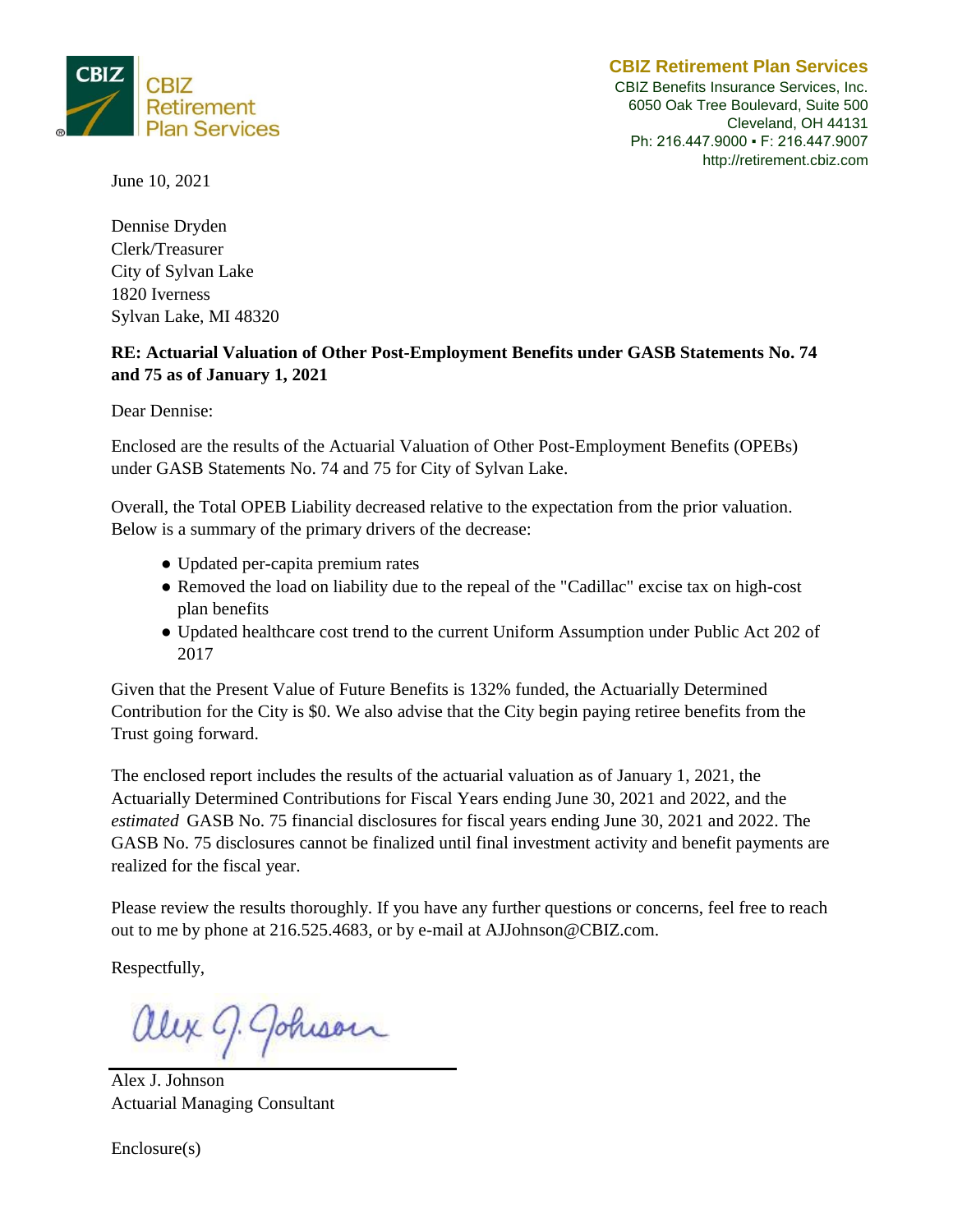

**Actuarial Valuation of Other Post Employment Benefits (OPEBs) as of January 1, 2021 and GASB Statements No. 74 and 75**

#### **City of Sylvan Lake**

Report Prepared June 10, 2021

*The information provided herein is the confidential and proprietary work product of CBIZ and cannot be disclosed, copied or distributed to outside third parties without the prior written consent of CBIZ. This information can be expressly used only for the intended purpose and recipient.*

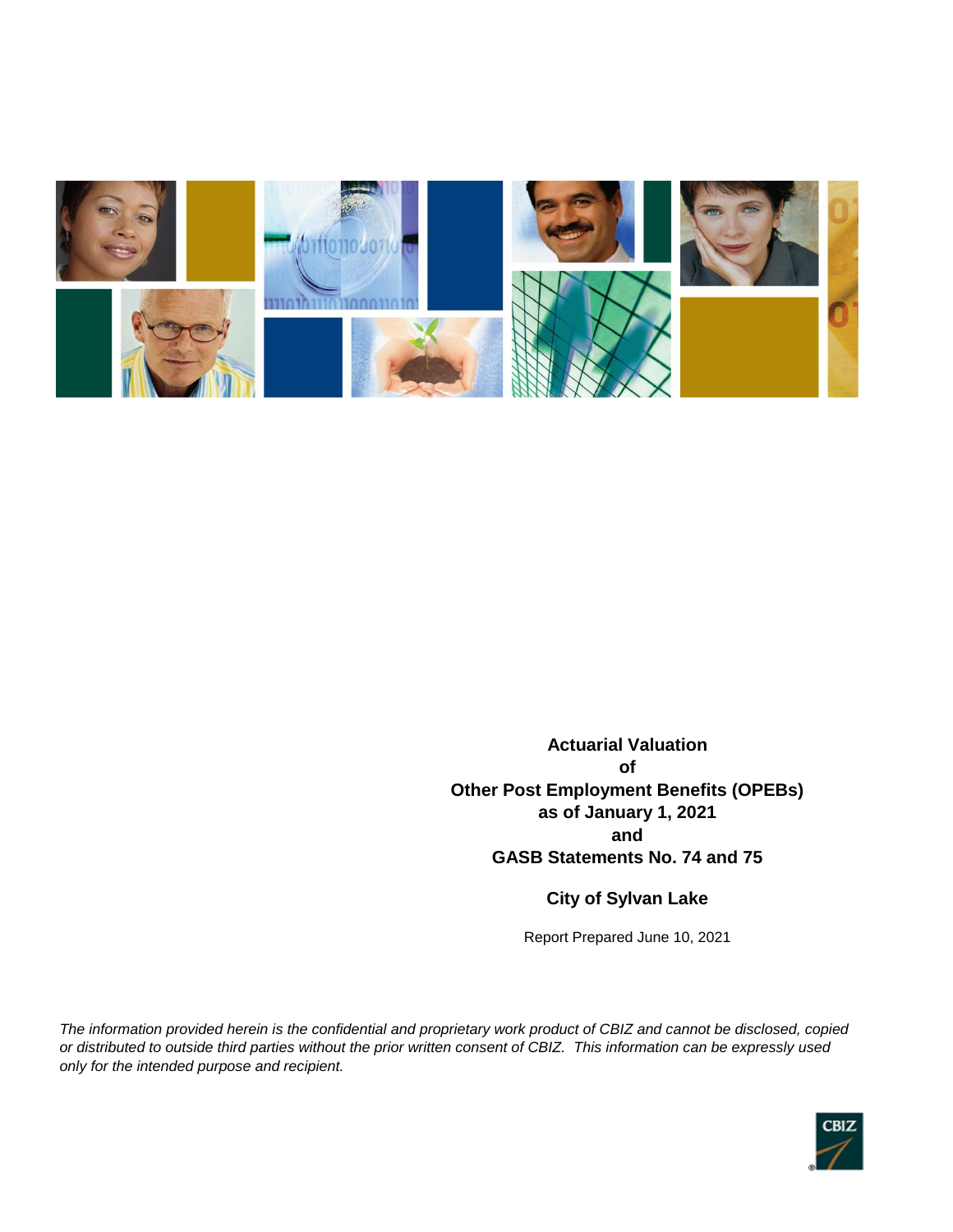

### **Table of Contents**

| <b>Section 1:</b> | <b>Actuarial Certification</b>                          | Page           |
|-------------------|---------------------------------------------------------|----------------|
| <b>Section 2:</b> | <b>Summary of Valuation Results</b>                     | $\overline{2}$ |
|                   | Development of Fiduciary Net Position at Valuation Date | 3              |
|                   | Development of the Actuarially Determined Contributions | 4              |
|                   | 10-year Schedule of Funding Progress                    | 5              |
|                   | 10-year Schedule of Employer Contributions              | 6              |
|                   | Projected Retiree Benefit Payments                      |                |
|                   | GASB Statements No. 74 and 75                           | 8              |
| <b>Section 3:</b> | <b>Participant Summary</b>                              | 12             |
|                   | <b>Plan Provisions</b>                                  | 13             |
|                   | <b>Actuarial Methods and Assumptions</b>                | 14             |
|                   | Rationale for Key Assumptions                           | 19             |
|                   | Definitions                                             | 21             |

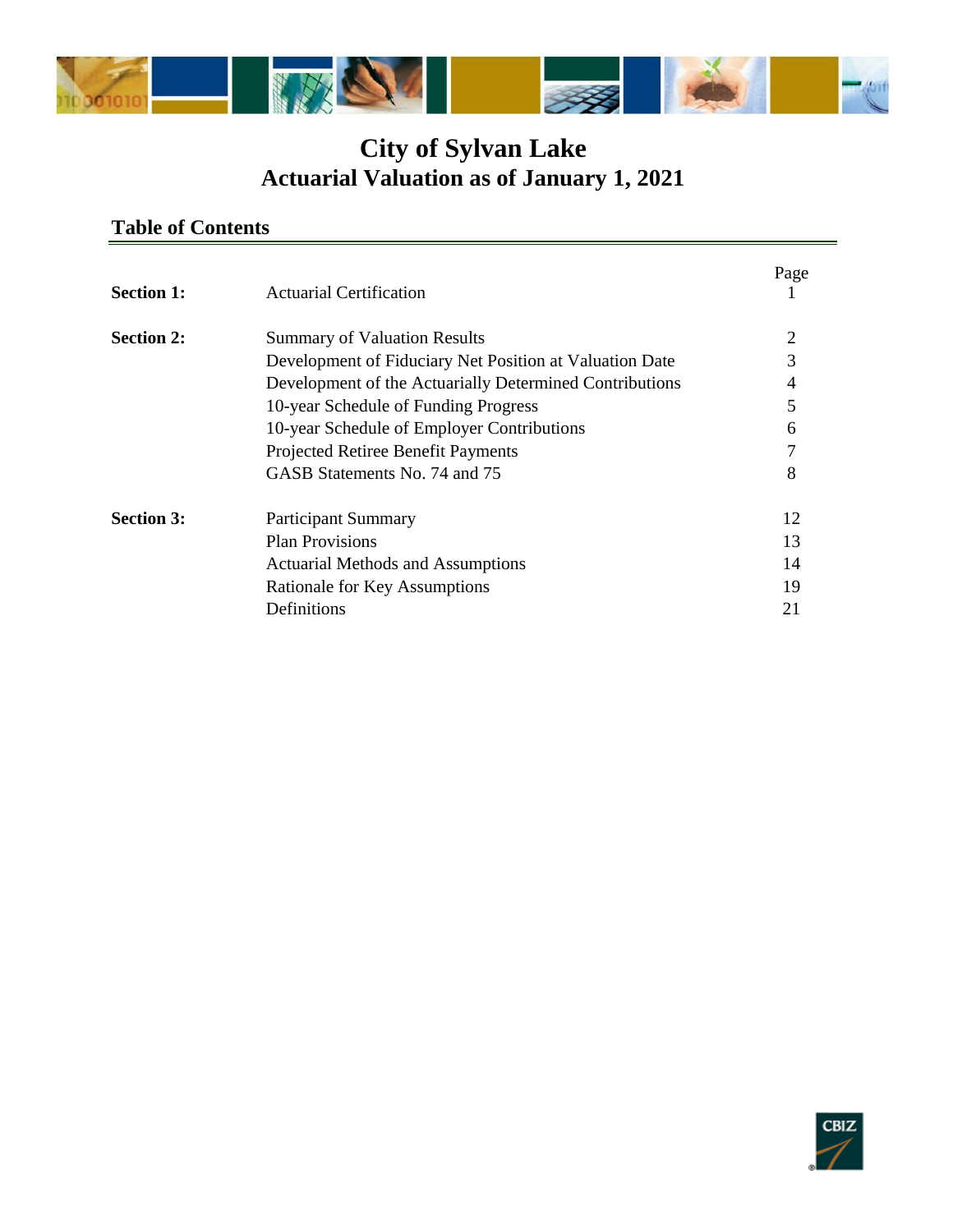

#### **Actuarial Certification**

I, the undersigned, am a consulting actuary associated with the firm CBIZ Retirement Plan Services. I am a member of the American Academy of Actuaries and meet its qualification standards to provide statements of actuarial opinion for actuarial valuations of Other Postemployment Benefits (OPEBs). I have completed an actuarial valuation of the OPEB Plan for the City of Sylvan Lake as of January 1, 2021. This report contains the results of the valuation.

To the best of my knowledge, the information supplied in this report is complete and accurate. In my opinion, the methods and assumptions used in the valuation comply with the Governmental Accounting Standards Board (GASB), particularly GASB Statements No. 74 and 75, "Accounting and Financial Reporting for Postemployment Benefits Other Than Pension". The assumptions are related reasonably to the past experience of the Plan, and they represent my best estimate of anticipated experience under the Plan. Nevertheless, the actual costs of the plan in the future will differ from the results of the valuation, as the emerging experience varies from the assumptions projected in the valuation.

I have relied on the City for the accuracy and completeness of the benefit plans, assets, claims and premium data, and the employee census. While I have not audited the data, I have reviewed if for reasonableness and consistency. A summary of my understanding of the plan features is provided in this report.

This report has been prepared for the use and benefit of the City in assessing the effect of GASB Statements No. 74 and 75 on accounting for OPEB plans. It should not be relied upon for other purposes, and it is not intended to benefit any other party. It may be shared in its entirety with all auditors and the general public.

Neither CBIZ nor any of the employees working on this engagement has any relationship with the City of Sylvan Lake that may impair, or appear to impair, the independence and objectivity of our work.

This actuarial valuation was prepared in accordance with the applicable Statements of the Governmental Accounting Standards Board and the Actuarial Standards of Practice issued by the American Academy of Actuaries.

Paule T. Vedegy, fst

Frank T. Vedegys, FSA, EA, MAAA Senior Consulting Actuary

June 10, 2021

Date

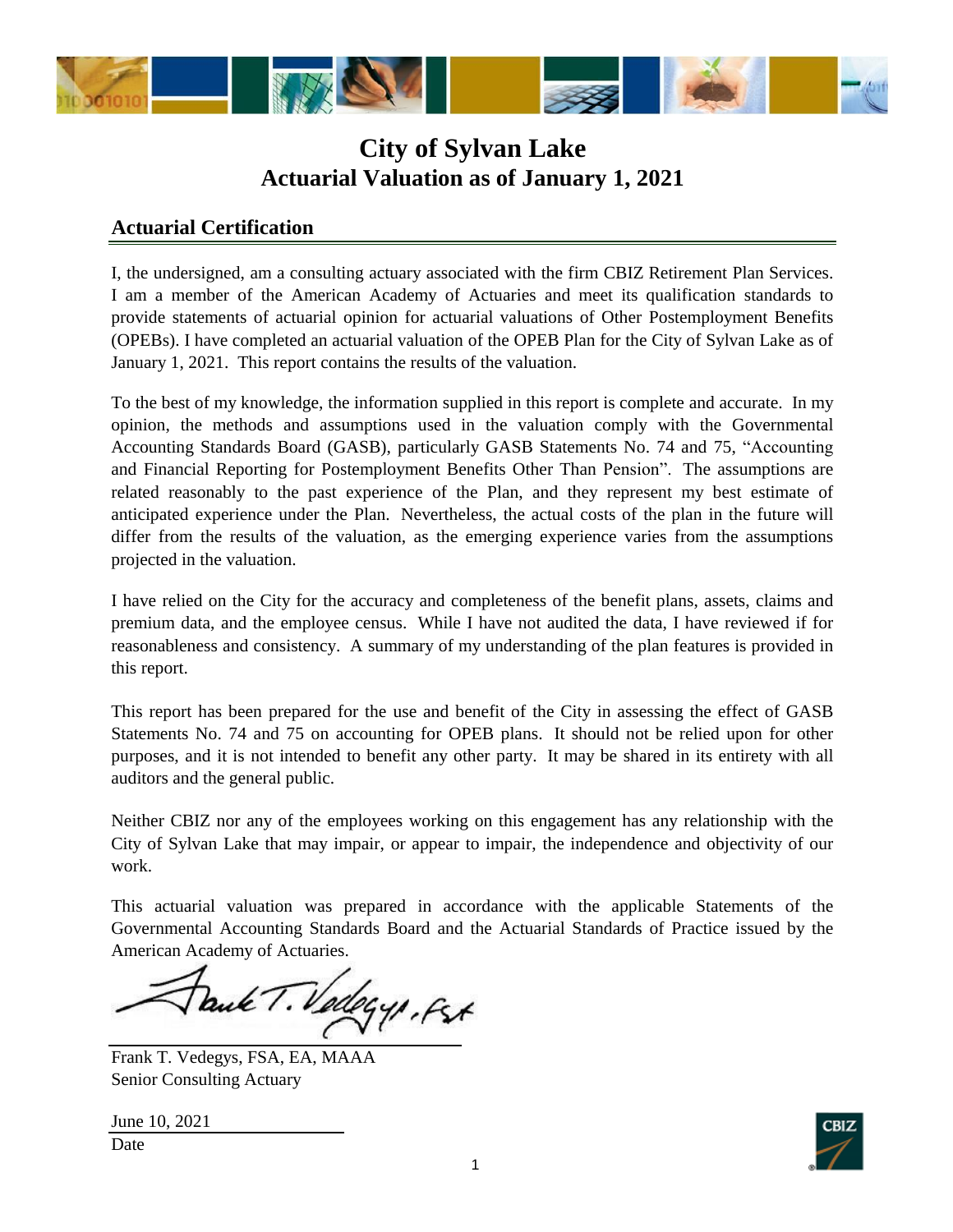

| <b>Summary of Valuation Results</b>                               |    |                        |
|-------------------------------------------------------------------|----|------------------------|
| <b>Valuation Date</b>                                             |    | <b>January 1, 2021</b> |
| <b>Participant Data</b>                                           |    |                        |
| <b>Active Employees</b>                                           |    | 5                      |
| <b>Retirees and Covered Spouses</b>                               |    | 4                      |
| Total                                                             |    | 9                      |
| <b>Present Value of Future Benefits (PVFB)</b>                    |    |                        |
| <b>Active Employees</b>                                           | \$ | 583,871                |
| <b>Retirees and Covered Spouses</b>                               |    | 119,230                |
| <b>Present Value of Future Benefits</b>                           | S  | 703,101                |
| <b>Total OPEB Liability (TOL)</b>                                 |    |                        |
| <b>Active Employees</b>                                           | \$ | 531,373                |
| <b>Retirees and Covered Spouses</b>                               |    | 119,230                |
| <b>Total OPEB Liability</b>                                       | \$ | 650,603                |
| <b>Fiduciary Net Position (FNP)</b>                               |    | (932, 691)             |
| <b>Net OPEB Liability (NOL)</b>                                   | \$ | (282,088)              |
| <b>FNP</b> as a Percentage of TOL                                 |    | 143.36%                |
| <b>Actuarially Determined Contribution (ADC) for Year Ending:</b> |    |                        |
| June 30, 2021                                                     | \$ | $\theta$               |
| June 30, 2022                                                     |    | $\Omega$               |
|                                                                   |    |                        |

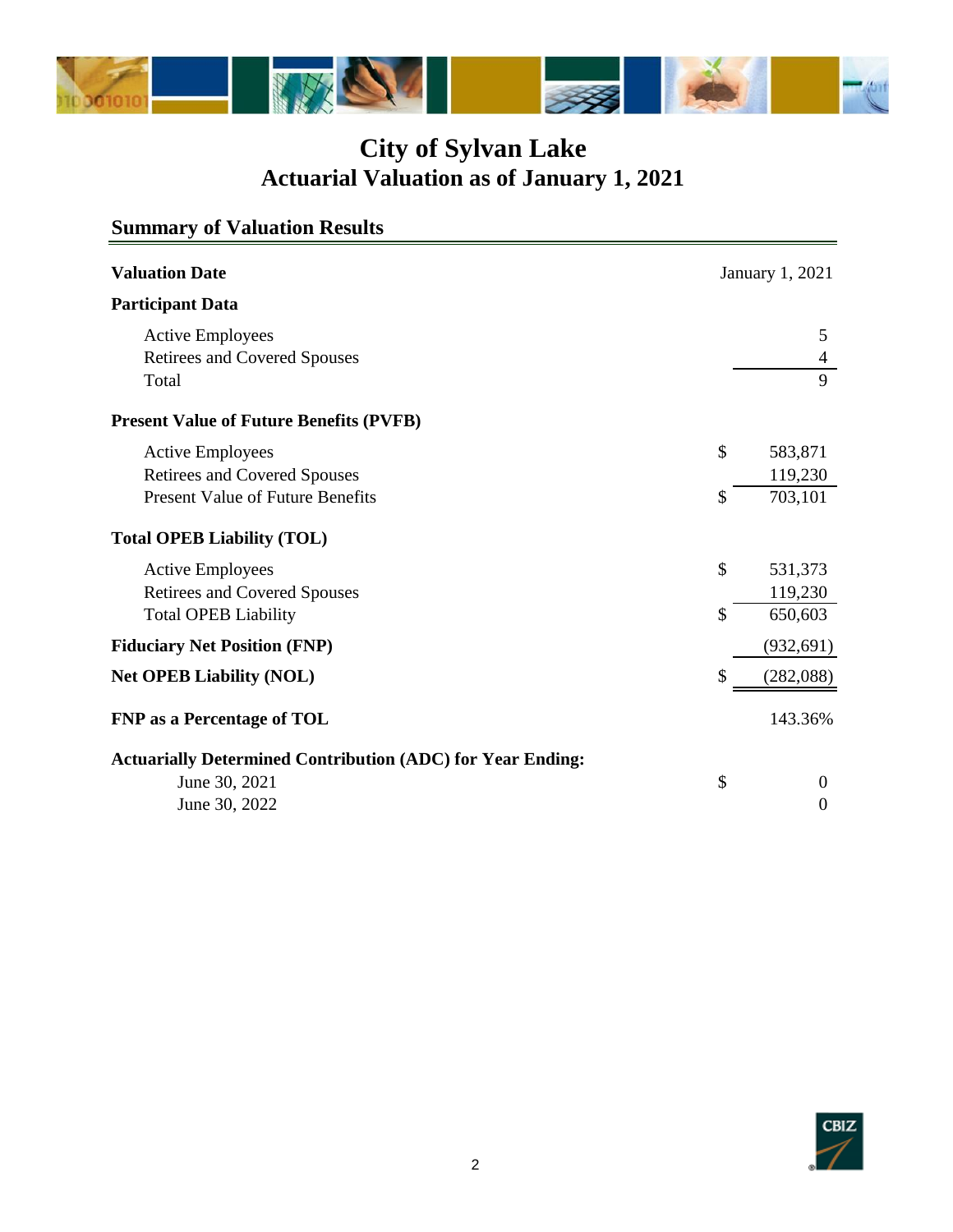

# **Development of Fiduciary Net Position at Valuation Date**

#### **Statement of Changes in Fiduciary Net Position**

|                                                  | 1/1/2020 - 12/31/2020 |                   |               |                |               |              |
|--------------------------------------------------|-----------------------|-------------------|---------------|----------------|---------------|--------------|
|                                                  |                       | <b>OPEB Trust</b> |               | Pay-as-you-go  |               | <b>Total</b> |
| Balance as of Beginning of Year                  | \$                    | 812,238           | \$            | $\overline{0}$ | \$            | 812,238      |
| <b>Employer Contributions</b>                    |                       | 12,500            |               | 32,291         |               | 44,791       |
| <b>Participant Contributions</b>                 |                       |                   |               | 0              |               | 0            |
| <b>Implicit Subsidy</b>                          |                       |                   |               | 0              |               | 0            |
| Investment Income, net of investment expenses    |                       | 109,432           |               | 0              |               | 109,432      |
| <b>Total Additions</b>                           | \$                    | 121,932           | \$            | 32,291         | $\mathcal{S}$ | 154,223      |
| Net Benefit Payments, including implicit subsidy |                       | $\Omega$          |               | (32,291)       |               | (32,291)     |
| Non-Investment Expenses                          |                       | (1,479)           |               | 0              |               | (1, 479)     |
| <b>Total Deductions</b>                          | \$                    | $(1,479)$ \$      |               | $(32,291)$ \$  |               | (33,770)     |
| Net Change                                       | \$                    | 120,453           | $\mathcal{S}$ | $\mathbf{0}$   | $\mathcal{S}$ | 120,453      |
| Balance as of End of Year                        | \$                    | 932,691           | \$            | 0              | \$            | 932,691      |
| Money-Weighted Rate of Return                    |                       | 13.30%            |               | 0.00%          |               | 13.30%       |

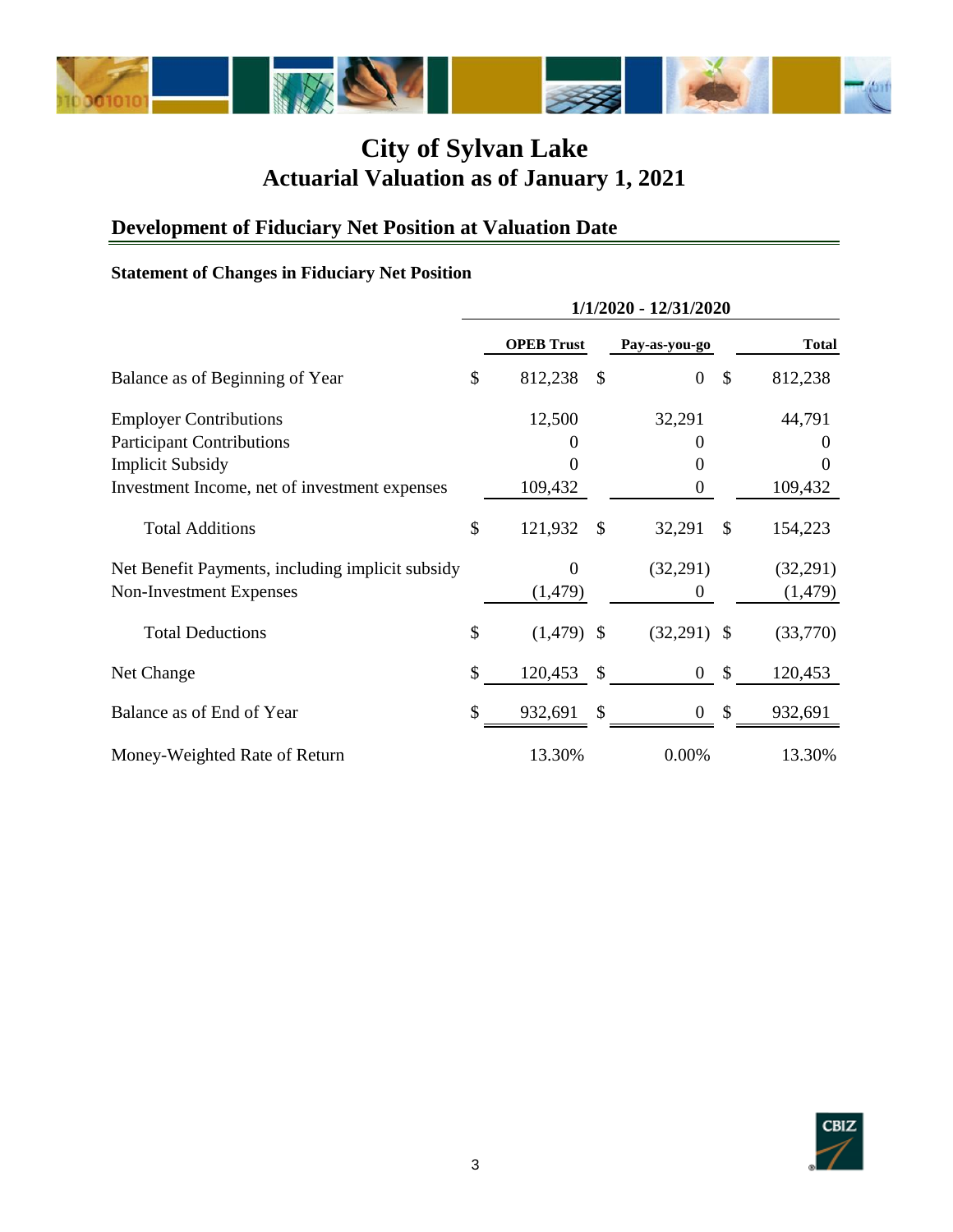

#### **Development of Actuarially Determined Contribution (ADC)**

Consistent with Public Act 202 of 2017, the Actuarially Determined Contribution ("ADC") must be calculated in the same manner as the Act's Annual Required Contribution ("ARC"), which is defined as the sum of the normal cost payment and the annual amortization payment for past service costs to fund the Unfunded Actuarial Accrued Liability.

The ADC calculated below is in compliance with Public Act 202 of 2017, which also requires an amortization period no greater than 30 years and a level-dollar amortization method for plans that are closed to new hires. All actuarial assumptions that may be used in the calculation of the ADC are disclosed below.

| <b>Year Ending:</b>                         |                                                 | 6/30/2022       |               | 6/30/2021 |
|---------------------------------------------|-------------------------------------------------|-----------------|---------------|-----------|
| <b>Normal Cost Component</b>                |                                                 |                 |               |           |
| <b>Normal Cost</b>                          |                                                 | \$<br>9,875     | \$.           | 9,587     |
| Expenses                                    |                                                 | 1,736           |               | 1,679     |
| Interest to End of Year                     |                                                 | 363             |               | 352       |
| <b>Total Normal Cost</b>                    |                                                 | \$<br>11,974    | \$.           | 11,618    |
| <b>Amortization Component</b>               |                                                 |                 |               |           |
| <b>Actuarial Accrued Liability</b>          |                                                 |                 | \$            | 650,603   |
| <b>Actuarial Value of Assets</b>            |                                                 |                 |               | 932,691   |
| <b>Unfunded Actuarial Accrued Liability</b> |                                                 |                 | \$            | (282,088) |
| <b>Amortization Factor</b>                  |                                                 |                 |               | 12.60071  |
| <b>Amortization Payment</b>                 |                                                 | \$<br>(22, 387) |               | (22, 387) |
|                                             | Interest on Amortization Payment to End of Year | (823)           |               | (823)     |
| <b>Total Amortization Payment</b>           |                                                 | \$<br>(23,210)  | <sup>\$</sup> | (23,210)  |
| <b>Actuarial Cost Method:</b>               | Entry Age Normal as a Percentage of Payroll     |                 |               |           |
| Discount Rate:                              | 7.35%                                           |                 |               |           |
| Wage Increase Rate:                         | 3.00%                                           |                 |               |           |
| Amortization Method:                        | Level Dollar over a closed 28 years             |                 |               |           |
| <b>Actuarially Determined Contribution</b>  |                                                 | \$              | \$            |           |
| <b>Expected Covered Payroll</b>             |                                                 | 328,227         |               | 391,393   |
| ADC as a % of Covered Payroll               |                                                 | 0.00%           |               | $0.00\%$  |

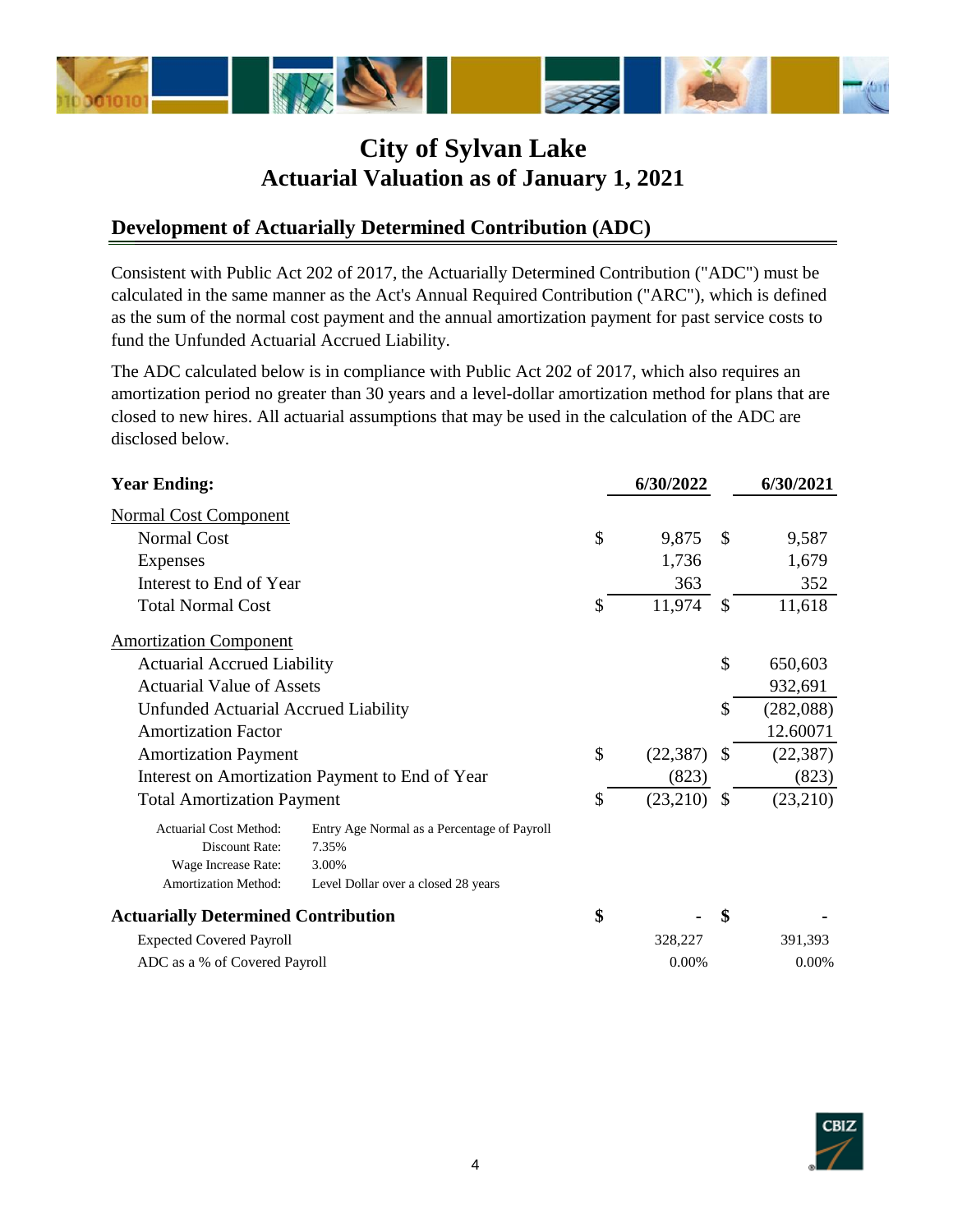

## **Schedule of Funding Progress**

| Actuarial<br>Valuation<br>Date | Fiduciary<br><b>Net</b><br>Position<br>(a) | Total<br><b>OPEB</b><br>Liability<br>(b) | <b>Net</b><br><b>OPEB</b><br>Liability<br>(Asset)<br>$(b - a)$ | Funded<br>Ratio<br>(a/b) | Annual<br>Covered<br>Payroll<br>(c) | <b>Net OPEB</b><br>Liability as a<br>Percent of<br>Payroll<br>$(b - a) / c$ |
|--------------------------------|--------------------------------------------|------------------------------------------|----------------------------------------------------------------|--------------------------|-------------------------------------|-----------------------------------------------------------------------------|
| 1/1/2008                       | \$0                                        | \$1,237,597                              | \$1,237,597                                                    | $0.0\%$                  | \$468,422                           | 264.2%                                                                      |
| 1/1/2011                       | 65.448                                     | 1,546,997                                | 1,481,549                                                      | 4.2%                     | 399,588                             | 370.8%                                                                      |
| 1/1/2014                       | 201,541                                    | 958,467                                  | 756,926                                                        | 21.0%                    | 349,450                             | 216.6%                                                                      |
| 1/1/2017                       | 402,066                                    | 858,804                                  | 456,738                                                        | 46.8%                    | 305,240                             | 149.6%                                                                      |
| 1/1/2019                       | 669,555                                    | 710,724                                  | 41,169                                                         | 94.2%                    | 322,296                             | 12.8%                                                                       |
| 1/1/2021                       | 932,691                                    | 650,603                                  | (282,088)                                                      | 143.4%                   | 378,664                             | $-74.5%$                                                                    |

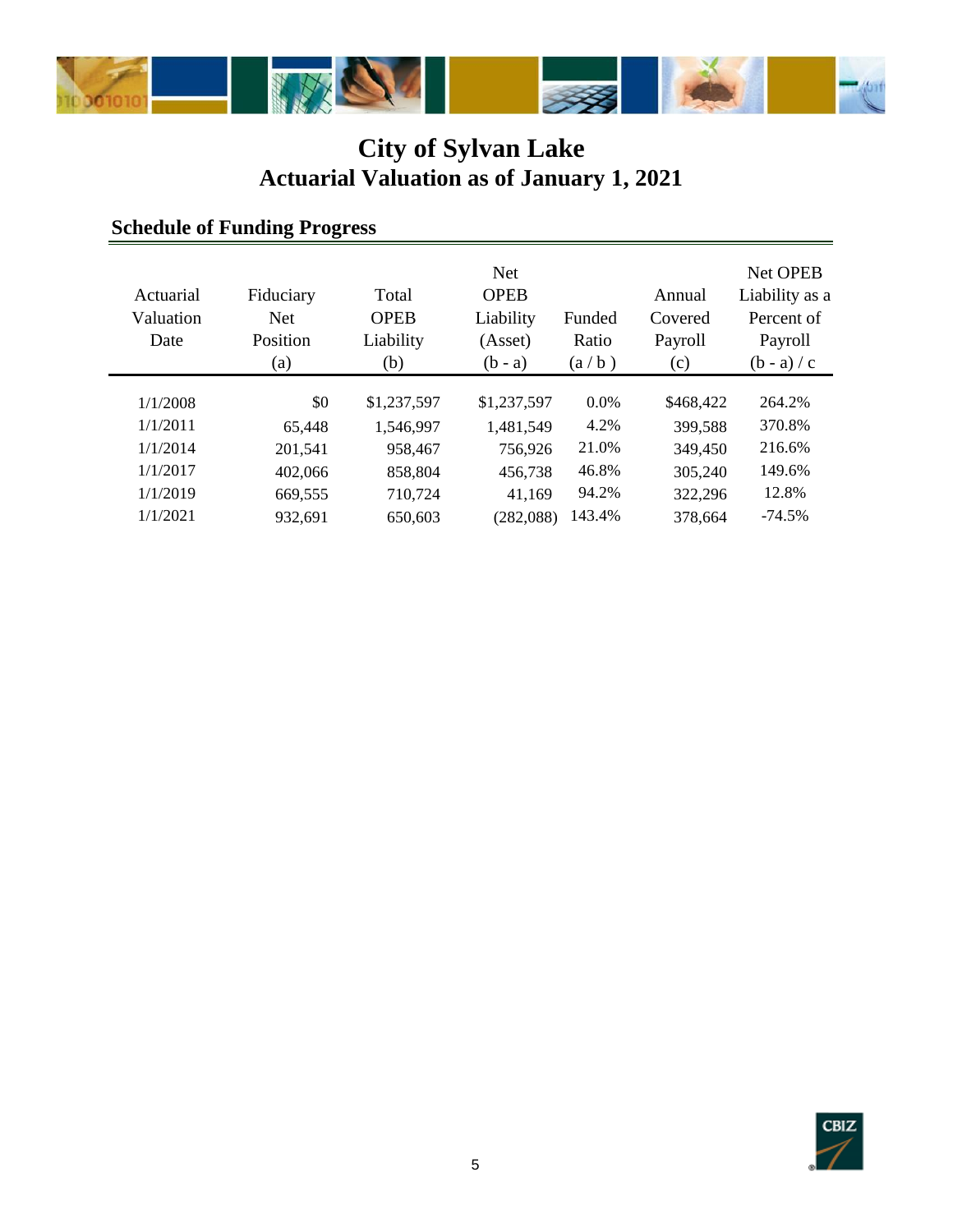

#### **10-Year Schedule of Employer Contributions**

|                          |              |                   |              |           | Contributions |
|--------------------------|--------------|-------------------|--------------|-----------|---------------|
|                          |              |                   |              |           | as a          |
|                          | Actuarially  |                   | Contribution |           | Percentage of |
|                          | Determined   | <b>Historical</b> | Deficiency   | Covered   | Covered       |
|                          | Contribution | Contribution      | (Excess)     | Payroll   | Payroll       |
| <b>Fiscal Year Ended</b> | (a)          | (b)               | $(a) - (b)$  | (c)       | (b)/(c)       |
|                          |              |                   |              |           |               |
| 6/30/2011                | \$106,530    | \$96,510          | \$10,020     | \$399,588 | 24.15%        |
| 6/30/2012                | 106,530      | 71,111            | 35,419       | 399,588   | 17.80%        |
| 6/30/2013                | 106,530      | 42,418            | 64,112       | 399,588   | 10.62%        |
| 6/30/2014                | 57,594       | 117,953           | (60, 359)    | 349,450   | 33.75%        |
| 6/30/2015                | 57,594       | 123,819           | (66, 225)    | 349,450   | 35.43%        |
| 6/30/2016                | 57,594       | 125,978           | (68, 384)    | 349,450   | 36.05%        |
| 6/30/2017                | 66,586       | 159,484           | (92,898)     | 305,240   | 52.25%        |
| 6/30/2018                | 63,896       | 90,892            | (26,996)     | 305,240   | 29.78%        |
| 6/30/2019                | 14,542       | 85,251            | (70, 709)    | 334,382   | 25.50%        |
| 6/30/2020                | 14,951       | 58,169            | (43,218)     | 334,382   | 17.40%        |

Beginning Fiscal Year Ending 2017, the ADC is calculated in accordance with the requirements of Public Act 202 of 2017, namely Numbered Letter 2018-3. Prior to Fiscal Year Ending 2017, the ADC is equal to the Annual Required Contribution (ARC) as calculated under GASB No. 45.

Due to limited availability of historical data, covered payroll for fiscal years ending on or before 2018 reflect the payroll disclosed as of the most recent actuarial valuation date.

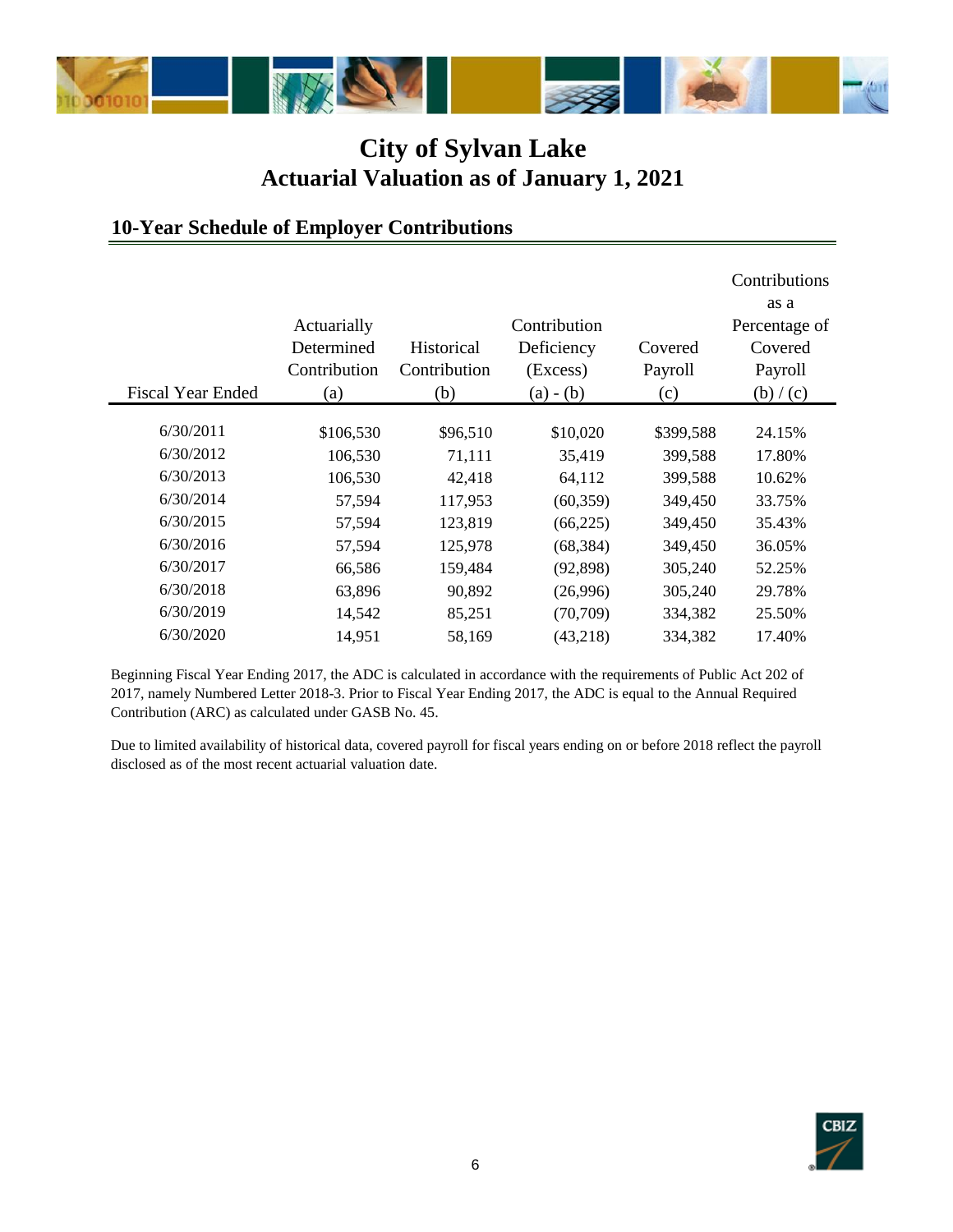

#### **Projected Retiree Benefit Payments**

Exhibit A is a graph that shows the 30-year projection of expected benefit payments under the OPEB plan. These payments only reflect those participants who have already been hired or who are retired. Expected benefit payments are equal to the number of retirees each year times the per retiree cost to the employer. The first year's projected benefit payments total \$33,941. As the last participants retire and then reach the end of their benefit period, the benefit payments decline and eventually would reach zero. Exhibit B is a table showing the first 10 years of expected benefit payments.



**Exhibit B: First 10 Years of Expected Benefit Payments**

| <b>Plan Year</b> | <b>Total</b>    |
|------------------|-----------------|
| <b>Beginning</b> | Projected       |
| January 1,       | <b>Benefits</b> |
| 2021             | \$33,941        |
| 2022             | 46,276          |
| 2023             | 43,990          |
| 2024             | 54,275          |
| 2025             | 58,621          |
| 2026             | 66,908          |
| 2027             | 57,881          |
| 2028             | 49,833          |
| 2029             | 58,083          |
| 2030             | 56,431          |

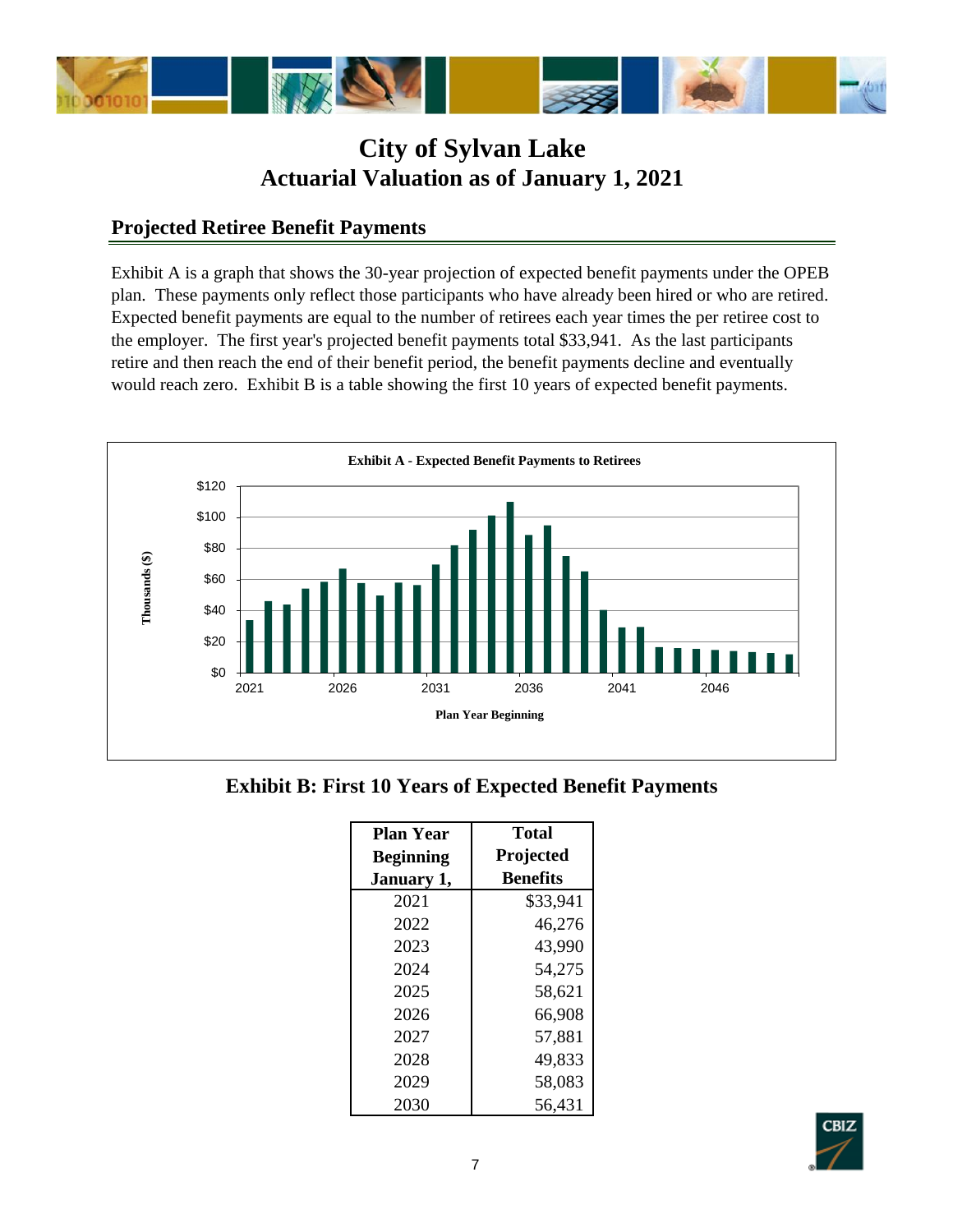

## **OPEB Expense (Income)**

|                                                           |             | <b>Measurement Period Ending</b> |                  |                           |                  |
|-----------------------------------------------------------|-------------|----------------------------------|------------------|---------------------------|------------------|
|                                                           |             |                                  | 6/30/2022        |                           | 6/30/2021        |
| <b>OPEB Expense (Income)</b>                              |             |                                  | Estimate         |                           | Estimate         |
| 1. Service Cost                                           |             | \$                               | 9,731            | \$                        | 10,153           |
| 2. Interest Cost                                          |             |                                  | 47,676           |                           | 54,120           |
| 3. Non-Investment Administrative Expenses                 |             |                                  | 1,482            |                           | 1,440            |
| 4. Employee Contributions                                 |             |                                  | 0                |                           | $\Omega$         |
| 5. Projected Earnings on Fiduciary Net Position           |             |                                  | (58, 768)        |                           | (58, 683)        |
| 6. Recognition of Deferred Outflows/(Inflows) related to: |             |                                  |                  |                           |                  |
| Net difference between projected and actual earnings      |             |                                  | 14,799           |                           | 19,588           |
| Differences between expected and actual experience        |             |                                  | 5,086            |                           | 5,086            |
| Changes in assumptions                                    |             |                                  | (35,748)         |                           | (35,748)         |
| 7. Ad Hoc Postemployment Benefit Changes                  |             |                                  | $\boldsymbol{0}$ |                           | $\theta$         |
| 8. OPEB Expense (Income)                                  |             | \$                               | (15,742)         | $\mathcal{S}$             | (4,044)          |
| <b>Development of Interest Cost on:</b>                   | % of Period |                                  |                  |                           |                  |
| 1. Beginning Total OPEB Liability                         | 100%        | \$                               | 48,662           | \$                        | 54,632           |
| 2. Service Cost                                           | 100%        |                                  | 715              |                           | 761              |
| 3. Benefit Payments                                       | 50%         |                                  | (1,701)          |                           | (1,273)          |
| 4. Total Interest Cost on Total OPEB Liability            |             | \$                               | 47,676           | $\boldsymbol{\mathsf{S}}$ | 54,120           |
| <b>Development of Projected Earnings on:</b>              | % of Period |                                  |                  |                           |                  |
| 1. Beginning Fiduciary Net Position                       | 100%        | \$                               | 60,523           | \$                        | 60,010           |
| 2. Employer Contributions                                 | 50%         |                                  | 0                |                           | 0                |
| 3. Employee Contributions                                 | 50%         |                                  | $\boldsymbol{0}$ |                           | $\boldsymbol{0}$ |
| 4. Benefit Payments                                       | 50%         |                                  | (1,701)          |                           | (1,273)          |
| 5. Non-Investment Administrative Expenses                 | 50%         |                                  | (54)             |                           | (54)             |
| 6. Total Projected Earnings on Fiduciary Net Position     |             | \$                               | 58,768           | \$                        | 58,683           |
| <b>Key Assumptions for OPEB Expense (Income)</b>          |             |                                  |                  |                           |                  |
| <b>Discount Rate</b>                                      |             |                                  | 7.35%            |                           | 7.50%            |
| <b>Salary Scale</b>                                       |             |                                  | 3.00%            |                           | 3.75%            |
| <b>Expected Return on Assets</b>                          |             |                                  | 7.35%            |                           | 7.50%            |

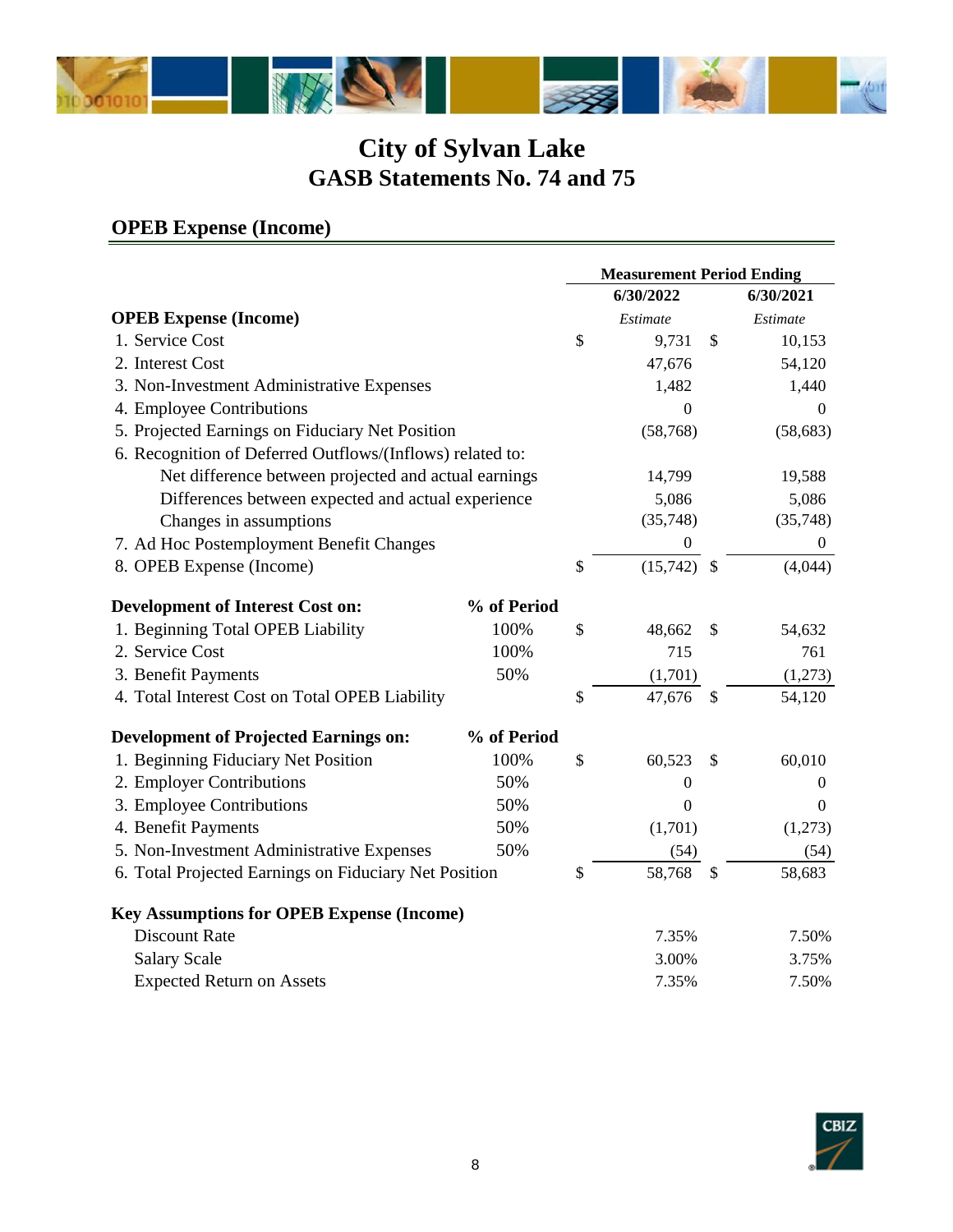

### **Net OPEB Liability**

|                                                       | <b>Measurement Period Ending</b> |                  |                           |                  |
|-------------------------------------------------------|----------------------------------|------------------|---------------------------|------------------|
|                                                       |                                  | 6/30/2022        |                           | 6/30/2021        |
| <b>Reconciliation of Total OPEB Liability</b>         |                                  | Estimate         |                           | Estimate         |
| 1. Total OPEB Liability at End of Prior Year          | \$                               | 662,064          | \$                        | 754,688          |
| 2. Service Cost                                       |                                  | 9,731            |                           | 10,153           |
| 3. Interest Cost                                      |                                  | 47,676           |                           | 54,120           |
| 4. Net Benefits Paid by Employer                      |                                  | (46,276)         |                           | (33, 941)        |
| 5. Ad Hoc Postemployment Benefit Changes              |                                  | $\overline{0}$   |                           | $\overline{0}$   |
| 6. Differences between expected and actual experience |                                  | $\overline{0}$   |                           | 20,394           |
| 7. Changes in assumptions                             |                                  | $\boldsymbol{0}$ |                           | (143, 350)       |
| 8. Total OPEB Liability at End of Year                | \$                               | 673,195          | <sup>\$</sup>             | 662,064          |
| <b>Reconciliation of Fiduciary Net Position</b>       |                                  |                  |                           |                  |
| 1. Fiduciary Net Position at End of Prior Year        | \$                               | 823,438          | \$                        | 800,136          |
| 2. Projected Earnings on Fiduciary Net Position       |                                  | 58,768           |                           | 58,683           |
| 3. Difference Between Projected and Actual Earnings   |                                  | $\Omega$         |                           | $\theta$         |
| 4. Employer Contributions                             |                                  | $\theta$         |                           | $\overline{0}$   |
| 5. Net Benefits Paid by Employer                      |                                  | (46,276)         |                           | (33, 941)        |
| 6. Non-Investment Administrative Expenses             |                                  | (1, 482)         |                           | (1,440)          |
| 7. Employee Contributions                             |                                  | $\boldsymbol{0}$ |                           | $\boldsymbol{0}$ |
| 8. Fiduciary Net Position at End of Year              | \$                               | 834,448          | \$                        | 823,438          |
| Money-Weighted Rate of Return                         |                                  | 7.35%            |                           | 7.50%            |
| <b>Net OPEB Liability (Asset)</b>                     |                                  |                  |                           |                  |
| 1. Total OPEB Liability                               | \$                               | 673,195          | $\boldsymbol{\mathsf{S}}$ | 662,064          |
| 2. Fiduciary Net Position                             |                                  | (834, 448)       |                           | (823, 438)       |
| 3. Net OPEB Liability (Asset)                         | \$                               | (161, 253)       | $\boldsymbol{\mathsf{S}}$ | (161, 374)       |
| Fiduciary Net Position as % of Total OPEB Liability   |                                  | 123.95%          |                           | 124.37%          |
| Net OPEB Liability: 1% increase in the discount rate  | \$                               | (209, 422)       | $\mathcal{S}$             | (209, 674)       |
| Net OPEB Liability: 1% decrease in the discount rate  |                                  | (107, 716)       |                           | (107,708)        |
| Net OPEB Liability: 1% increase in healthcare trend   |                                  | (90, 252)        |                           | (96,072)         |
| Net OPEB Liability: 1% decrease in healthcare trend   |                                  | (223, 677)       |                           | (218, 805)       |
| <b>Key Assumptions for Net OPEB Liability</b>         |                                  |                  |                           |                  |
| <b>Discount Rate</b>                                  |                                  | 7.35%            |                           | 7.35%            |
| <b>Salary Scale</b>                                   |                                  | 3.00%            |                           | 3.00%            |
| <b>Expected Return on Assets</b>                      |                                  | 7.35%            |                           | 7.35%            |

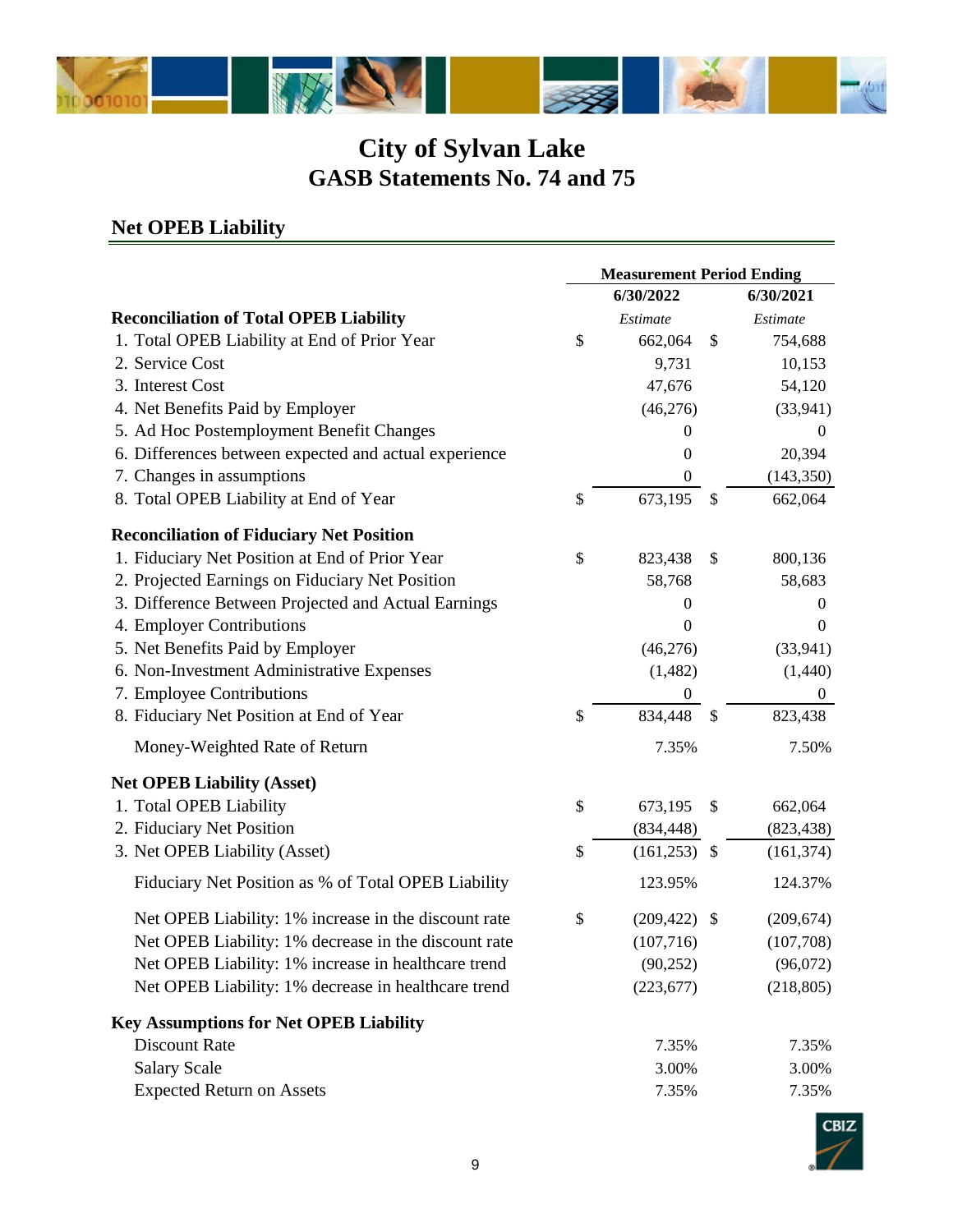

#### **6/30/2022 6/30/2021 Deferred Inflows of Resources Related to OPEB** *Estimate Estimate* 1. Net difference between projected and actual earnings  $\qquad \qquad$  \$ 0 \$ 0 2. Differences between expected and actual experience 0 0 3. Changes in assumptions 71,854 107,602 4. Total \$ 71,854 \$ 107,602 **Deferred Outflows of Resources Related to OPEB** 1. Net difference between projected and actual earnings  $$22,486$  \$ 37,285 2. Differences between expected and actual experience 10,222 15,308 3. Changes in assumptions 0 0 4. Contributions subsequent to measurement date 0 0 5. Total \$ 32,708 \$ 52,593 **Measurement Period Ending**

#### **Schedule of Deferred Outflows (Inflows)**

**Deferred Outflows (Inflows)**

Amounts reported as deferred outflows or deferred inflows of resources related to OPEBs will be recognized in OPEB expense as follows:

|         | <b>MPE 6/30/2022</b> |                          |  |         |    | MPE 6/30/2021 |
|---------|----------------------|--------------------------|--|---------|----|---------------|
| 2023    | \$                   | (16,227)                 |  | 2022    | \$ | (15,863)      |
| 2024    |                      | (22,611)                 |  | 2023    |    | (16,227)      |
| 2025    |                      | (308)                    |  | 2024    |    | (22,611)      |
| 2026    |                      | $\overline{\phantom{0}}$ |  | 2025    |    | (308)         |
| 2027    |                      | $\overline{\phantom{0}}$ |  | 2026    |    |               |
| $2028+$ |                      | $\overline{\phantom{0}}$ |  | $2027+$ |    |               |

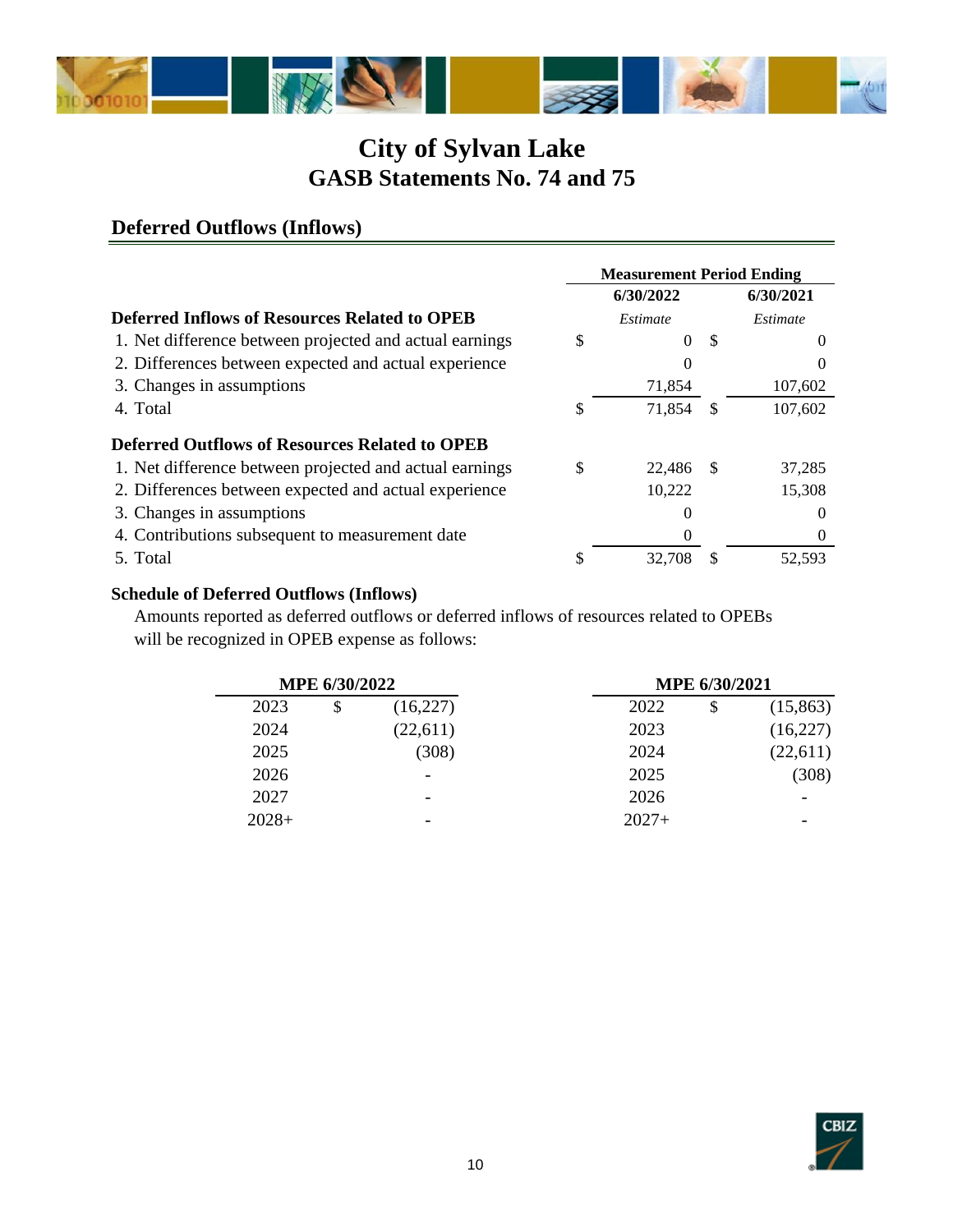

## **Deferred Outflows (Inflows) (cont.)**

#### **Deferred Outflows/(Inflows) - Historical Amortization Schedules**

|                        |           |               | Original                                             | Original     | Outstanding            |               | Outstanding |
|------------------------|-----------|---------------|------------------------------------------------------|--------------|------------------------|---------------|-------------|
| Meas. Period           | Original  |               | Amortization                                         | Amortization | Balance at             |               | Balance at  |
| Ending                 | Amount    |               | Amount                                               | Period       | 6/30/2022              |               | 6/30/2021   |
|                        |           |               | Net difference between projected and actual earnings |              |                        |               |             |
| 2022 \$                | $\Omega$  | \$            | $\theta$                                             | 5.00         | \$<br>$\boldsymbol{0}$ | \$            | N/A         |
| 2021                   | $\Omega$  |               | $\Omega$                                             | 5.00         | 0                      |               | $\Omega$    |
| 2020                   | 40,259    |               | 8,052                                                | 5.00         | 16,103                 |               | 24,155      |
| 2019                   | 63,560    |               | 16,689                                               | 5.00         | 6,383                  |               | 13,493      |
| 2018                   | (20, 975) |               | (5,153)                                              | 5.00         | 0                      |               | (363)       |
|                        |           |               | Differences between expected and actual experience   |              |                        |               |             |
| - \$<br>2022           | $\Omega$  | \$            | $\Omega$                                             | 3.43         | \$<br>$\Omega$         | $\mathcal{S}$ | N/A         |
| 2021                   | 20,394    |               | 5,086                                                | 4.01         | 10,222                 |               | 15,308      |
| Changes in assumptions |           |               |                                                      |              |                        |               |             |
| - \$<br>2022           | $\Omega$  | $\mathcal{S}$ | $\theta$                                             | 3.43         | \$<br>$\overline{0}$   | $\mathbb{S}$  | N/A         |
| 2021                   | (143,350) |               | (35,748)                                             | 4.01         | (71, 854)              |               | (107, 602)  |

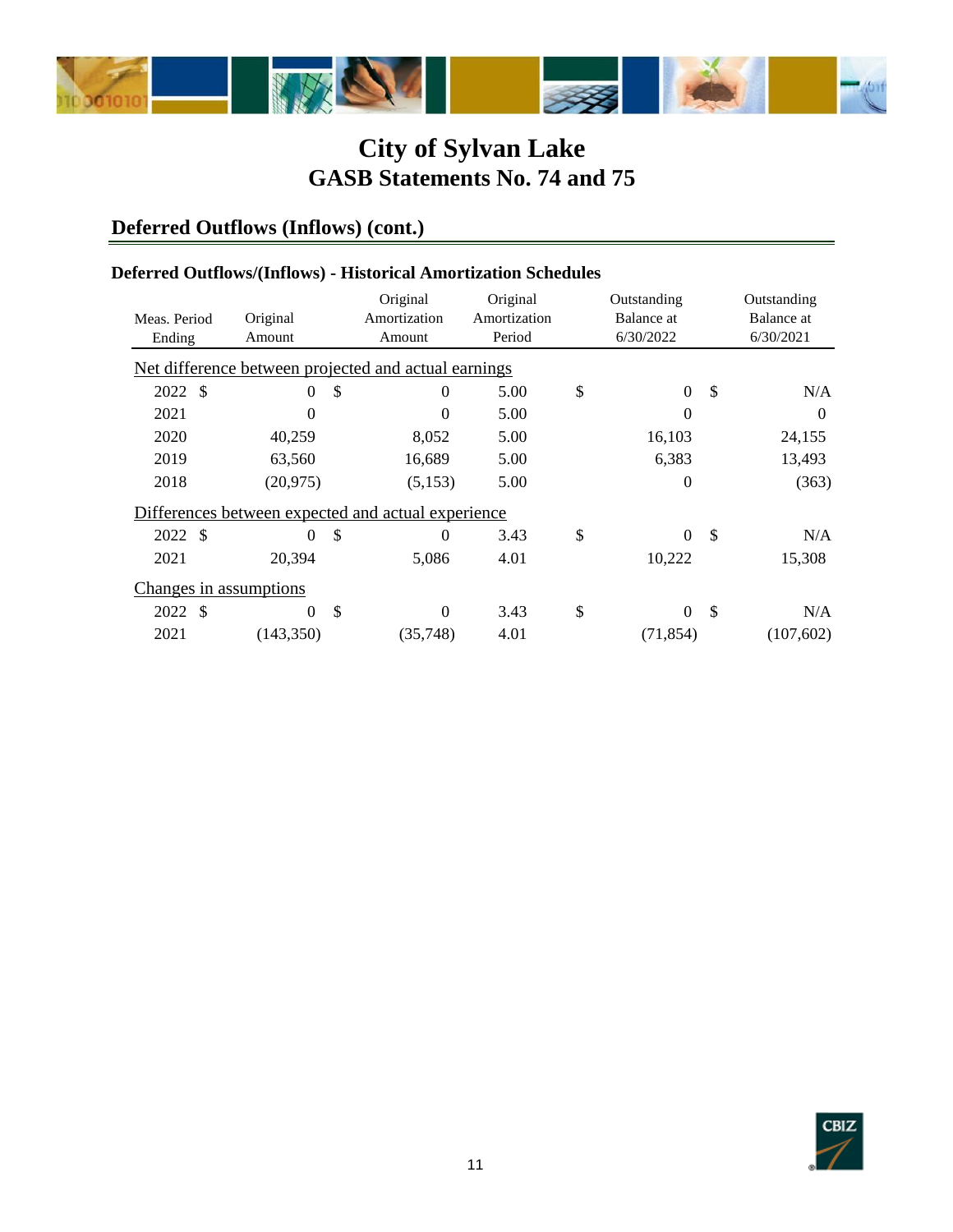

### **Participant Summary**

| <b>Metric</b>               | <b>Active</b><br><b>Employees</b> | <b>Retirees and</b><br><b>Spouses</b> |
|-----------------------------|-----------------------------------|---------------------------------------|
| <b>Covered Participants</b> |                                   |                                       |
| Average Age                 | 52.3                              | 67.9                                  |
| Average Service             | 27.1                              | N/A                                   |
| Percentage Male             |                                   | 50.0                                  |

#### **Age and Service Chart**

**Participant Summary** 

|                                    |                | <b>Years of Credited Service</b> |                            |                |                |                |                |                |                |                |              |
|------------------------------------|----------------|----------------------------------|----------------------------|----------------|----------------|----------------|----------------|----------------|----------------|----------------|--------------|
| <b>Attained</b>                    |                |                                  |                            | 10 to          | 15 to          | 20 to          | $25$ to        | $30$ to        | $35$ to        |                |              |
| Age                                | $\leq$ 1       |                                  | $1 to 4 \overline{5} to 9$ | 14             | 19             | 24             | 29             | 34             | 39             | $40+$          | <b>Total</b> |
| Under 25                           | $\Omega$       | $\theta$                         | $\overline{0}$             | $\overline{0}$ | $\overline{0}$ | $\overline{0}$ | $\overline{0}$ | $\overline{0}$ | $\overline{0}$ | $\Omega$       | $\mathbf{0}$ |
| $\overline{25}$ to $\overline{29}$ | $\Omega$       | $\Omega$                         | $\Omega$                   | $\overline{0}$ | $\overline{0}$ | $\overline{0}$ | $\overline{0}$ | $\overline{0}$ | $\Omega$       | $\Omega$       |              |
| 30 to 34                           | $\overline{0}$ | $\theta$                         | $\overline{0}$             | $\overline{0}$ | $\overline{0}$ | $\overline{0}$ | $\overline{0}$ | $\overline{0}$ | $\overline{0}$ | $\overline{0}$ |              |
| 35 to 39                           | $\Omega$       | $\Omega$                         | $\Omega$                   | $\Omega$       | $\theta$       | $\Omega$       | $\Omega$       | $\Omega$       | $\Omega$       | $\Omega$       |              |
| 40 to 44                           | $\theta$       | $\theta$                         | $\theta$                   | $\overline{0}$ | $\overline{0}$ | $\overline{0}$ | $\overline{0}$ | $\overline{0}$ | $\overline{0}$ | $\overline{0}$ |              |
| $\overline{45}$ to 49              | $\Omega$       | $\Omega$                         | $\Omega$                   |                | $\theta$       | $\Omega$       | 1              | $\theta$       | $\Omega$       | $\Omega$       |              |
| 50 to 54                           | $\theta$       | $\theta$                         | $\theta$                   | $\overline{0}$ | $\overline{0}$ | $\overline{0}$ | 1              | $\overline{0}$ | $\overline{0}$ | $\overline{0}$ |              |
| $\overline{55}$ to 59              | $\Omega$       | $\Omega$                         | $\Omega$                   | $\Omega$       | $\Omega$       | $\Omega$       | 1              | $\theta$       |                | $\Omega$       | $\mathbf{2}$ |
| 60 to 64                           | $\theta$       | $\Omega$                         | $\overline{0}$             | $\overline{0}$ | $\overline{0}$ | $\overline{0}$ | $\overline{0}$ | $\overline{0}$ | $\Omega$       | $\theta$       |              |
| $\overline{65}$ to 70              | $\Omega$       | $\Omega$                         | $\Omega$                   | $\Omega$       | $\Omega$       | $\Omega$       | $\Omega$       | $\Omega$       | $\Omega$       | $\Omega$       |              |
| $70+$                              | $\Omega$       | $\Omega$                         | $\Omega$                   | $\Omega$       | $\theta$       | $\Omega$       | $\theta$       | $\theta$       | $\theta$       | $\Omega$       | $\mathbf{0}$ |
| <b>Total</b>                       | $\mathbf{0}$   | $\bf{0}$                         | $\bf{0}$                   | 1              | $\bf{0}$       | $\bf{0}$       | 3              | $\bf{0}$       | 1              | $\bf{0}$       | 5            |

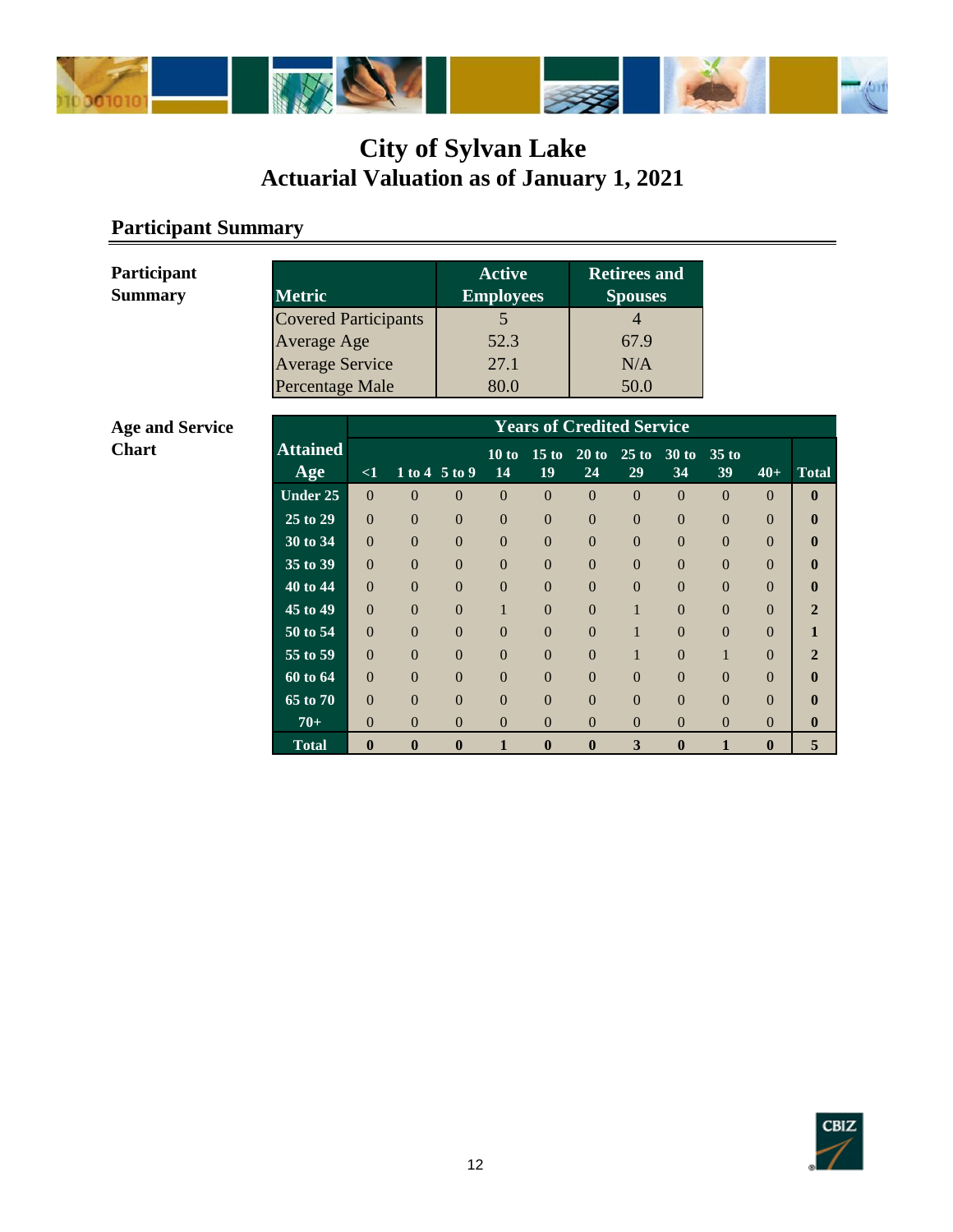

#### **Plan Provisions**

| <b>Retiree Benefits</b><br>and Eligibility | The Employer provides pre-Medicare medical, pharmacy, dental, and vision<br>benefits for eligible retirees and their spouses through a fully-insured plan<br>administered by Blue Cross Blue Shield of Michigan. Medicare-eligible<br>retirees receive a monthly stipend of \$200 per eligible retiree and spouse. |                                                                                                                                                                     |                           |                   |                           |                       |  |  |  |
|--------------------------------------------|--------------------------------------------------------------------------------------------------------------------------------------------------------------------------------------------------------------------------------------------------------------------------------------------------------------------|---------------------------------------------------------------------------------------------------------------------------------------------------------------------|---------------------------|-------------------|---------------------------|-----------------------|--|--|--|
|                                            | Hired prior to July 1, 2008<br>Any age with 25 years of full-time service for John Martin,<br>Any age with 20 years of full-time service for Dennise Dryden,<br>Age 55 with 10 years of full-time service for all others                                                                                           |                                                                                                                                                                     |                           |                   |                           |                       |  |  |  |
|                                            |                                                                                                                                                                                                                                                                                                                    | Hired on or after July 1, 2008<br>Not eligible for benefits upon retirement. Employees are enrolled in a<br>Health Care Savings Program (HCSP) administered by MERS |                           |                   |                           |                       |  |  |  |
| <b>Length of Benefits</b>                  | Retiree: Life<br>Spouse : Life or until remarriage                                                                                                                                                                                                                                                                 |                                                                                                                                                                     |                           |                   |                           |                       |  |  |  |
| <b>Retiree</b><br><b>Contributions</b>     | City.                                                                                                                                                                                                                                                                                                              | Pre-65 premiums as well as the monthly post-65 stipend are paid 100% by the                                                                                         |                           |                   |                           |                       |  |  |  |
| <b>Benefit Plan Design</b>                 |                                                                                                                                                                                                                                                                                                                    | <b>Benefit</b>                                                                                                                                                      |                           | <b>In-Network</b> |                           | <b>Out-of-Network</b> |  |  |  |
|                                            |                                                                                                                                                                                                                                                                                                                    | Deductible (Individual)                                                                                                                                             |                           | \$250             |                           | \$500                 |  |  |  |
|                                            | Coinsurance                                                                                                                                                                                                                                                                                                        |                                                                                                                                                                     |                           | 20%               |                           | 40%                   |  |  |  |
|                                            |                                                                                                                                                                                                                                                                                                                    | PCP Office Visit Copay                                                                                                                                              |                           | \$20 per visit    |                           | 60% after OON ded.    |  |  |  |
|                                            | <b>ER</b> Copay                                                                                                                                                                                                                                                                                                    |                                                                                                                                                                     |                           | \$150 per visit   |                           | \$150 per visit       |  |  |  |
|                                            | 3-tier Drug Copays                                                                                                                                                                                                                                                                                                 |                                                                                                                                                                     |                           |                   |                           | $$5/$ \$40/\$80       |  |  |  |
| <b>Annual Premium</b>                      | Age                                                                                                                                                                                                                                                                                                                | <b>Medical</b>                                                                                                                                                      |                           | <b>Dental</b>     |                           | <b>Vision</b>         |  |  |  |
| <b>Equivalent Rates</b>                    | 30                                                                                                                                                                                                                                                                                                                 | \$<br>5,781                                                                                                                                                         | $\boldsymbol{\mathsf{S}}$ | 332               | $\boldsymbol{\mathsf{S}}$ | 64                    |  |  |  |
|                                            | 35                                                                                                                                                                                                                                                                                                                 | 6,224                                                                                                                                                               |                           | 357               |                           | 66                    |  |  |  |
|                                            | 40                                                                                                                                                                                                                                                                                                                 | 6,509                                                                                                                                                               |                           | 387               |                           | 71                    |  |  |  |
|                                            | 45                                                                                                                                                                                                                                                                                                                 | 7,355                                                                                                                                                               |                           | 422               |                           | 75                    |  |  |  |
|                                            | 50                                                                                                                                                                                                                                                                                                                 | 9,097                                                                                                                                                               |                           | 462               |                           | 79                    |  |  |  |
|                                            | 55                                                                                                                                                                                                                                                                                                                 | 11,358                                                                                                                                                              |                           | 507               |                           | 82                    |  |  |  |
|                                            | 60                                                                                                                                                                                                                                                                                                                 | 13,823                                                                                                                                                              |                           | 557               |                           | 82                    |  |  |  |

**Changes Since Prior Valuation** 1. Premium equivalent rates were updated to reflect current rates.



64 15,280 600 79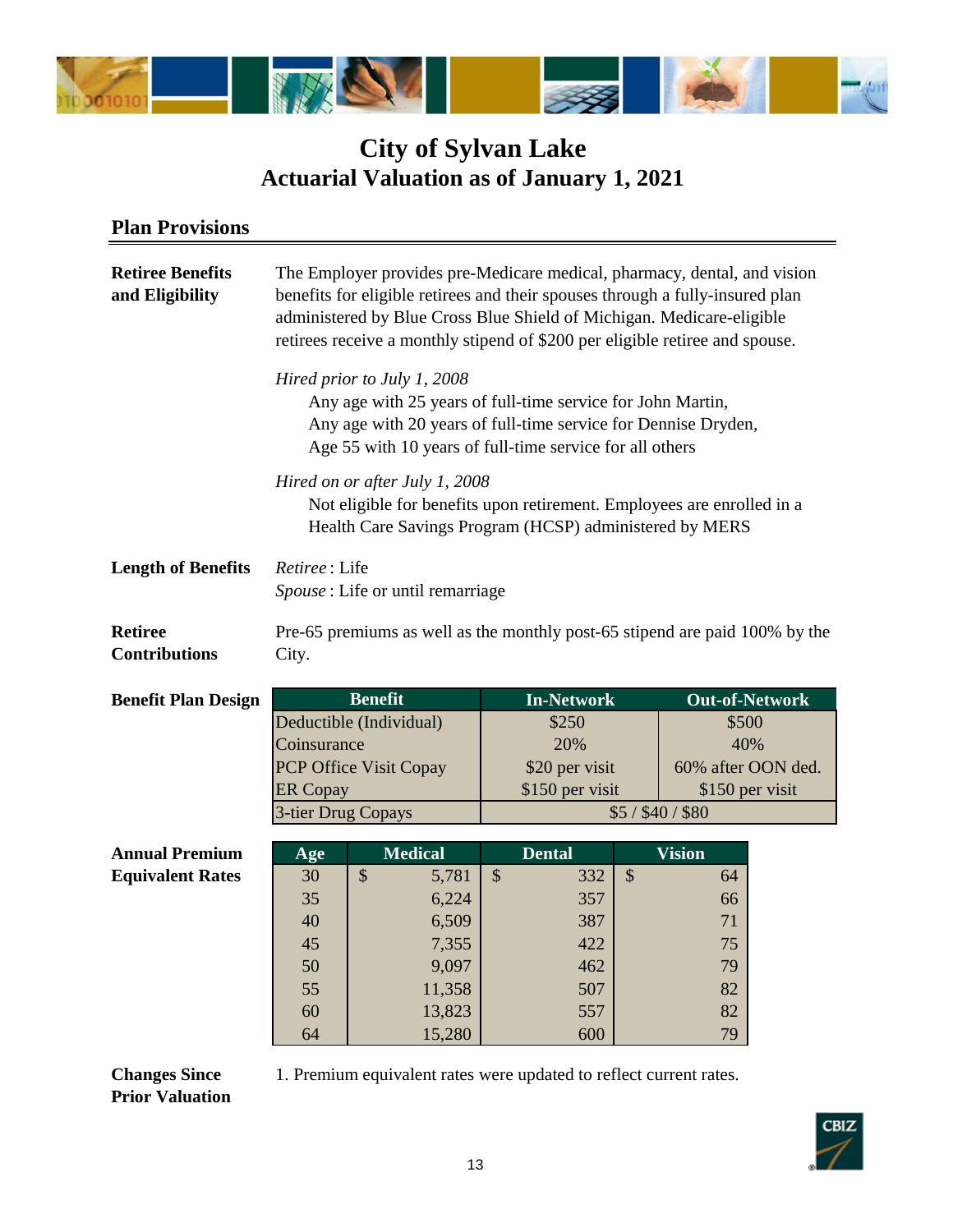

### **Actuarial Methods and Assumptions**

| <b>Actuarial Valuation Date</b>  | January 1, 2021                                                                                                                                                                                                                                                          |                                      |                               |                                     |  |  |  |
|----------------------------------|--------------------------------------------------------------------------------------------------------------------------------------------------------------------------------------------------------------------------------------------------------------------------|--------------------------------------|-------------------------------|-------------------------------------|--|--|--|
| <b>Actuarial Cost Method</b>     | Individual Entry Age Normal as a level percentage of payroll                                                                                                                                                                                                             |                                      |                               |                                     |  |  |  |
| <b>Discount Rate</b>             | at valuation date<br>7.35%                                                                                                                                                                                                                                               |                                      |                               |                                     |  |  |  |
| <b>Annual Wage Increases</b>     | <b>Service</b>                                                                                                                                                                                                                                                           | <b>Base Wage</b><br><b>Inflation</b> | <b>Merit and</b><br>Longevity | <b>Total Pay</b><br><b>Increase</b> |  |  |  |
|                                  | $\boldsymbol{0}$                                                                                                                                                                                                                                                         | 3.00%                                | 6.70%                         | 9.70%                               |  |  |  |
|                                  | $\mathbf{1}$                                                                                                                                                                                                                                                             | 3.00                                 | 4.60                          | 7.60                                |  |  |  |
|                                  | $\overline{c}$                                                                                                                                                                                                                                                           | 3.00                                 | 3.20                          | 6.20                                |  |  |  |
|                                  | 3                                                                                                                                                                                                                                                                        | 3.00                                 | 2.70                          | 5.70                                |  |  |  |
|                                  | $\overline{4}$                                                                                                                                                                                                                                                           | 3.00                                 | 2.30                          | 5.30                                |  |  |  |
|                                  | 5                                                                                                                                                                                                                                                                        | 3.00                                 | 1.90                          | 4.90                                |  |  |  |
|                                  | 6                                                                                                                                                                                                                                                                        | 3.00                                 | 1.70                          | 4.70                                |  |  |  |
|                                  | $\overline{7}$                                                                                                                                                                                                                                                           | 3.00                                 | 1.30                          | 4.30                                |  |  |  |
|                                  | 8                                                                                                                                                                                                                                                                        | 3.00                                 | 1.20                          | 4.20                                |  |  |  |
|                                  | 9                                                                                                                                                                                                                                                                        | 3.00                                 | 1.20                          | 4.20                                |  |  |  |
|                                  | 10                                                                                                                                                                                                                                                                       | 3.00                                 | 1.10                          | 4.10                                |  |  |  |
|                                  | 20                                                                                                                                                                                                                                                                       | 3.00                                 | 0.60                          | 3.60                                |  |  |  |
|                                  | 30                                                                                                                                                                                                                                                                       | 3.00                                 | 0.20                          | 3.20                                |  |  |  |
|                                  | $40+$                                                                                                                                                                                                                                                                    | 3.00                                 | 0.00                          | 3.00                                |  |  |  |
| <b>Price Inflation</b>           | 2.50%                                                                                                                                                                                                                                                                    |                                      |                               |                                     |  |  |  |
| <b>Investment Rate of Return</b> | 7.35%                                                                                                                                                                                                                                                                    |                                      |                               |                                     |  |  |  |
| <b>Actuarial Value of Assets</b> | <b>Market Value</b>                                                                                                                                                                                                                                                      |                                      |                               |                                     |  |  |  |
| <b>Healthcare Reform</b>         | Per the Setting Every Community Up for Retirement Enhancement<br>Act ("SECURE"), signed into law on December 20, 2019, the excise<br>tax on high-cost healthcare plans ("Cadillac" tax) has been repealed.<br>As a result the liability for future excise taxes is zero. |                                      |                               |                                     |  |  |  |

Other aspects of the Affordable Care Act were included in the valuation only to the extent they have already been implemented in the plan.

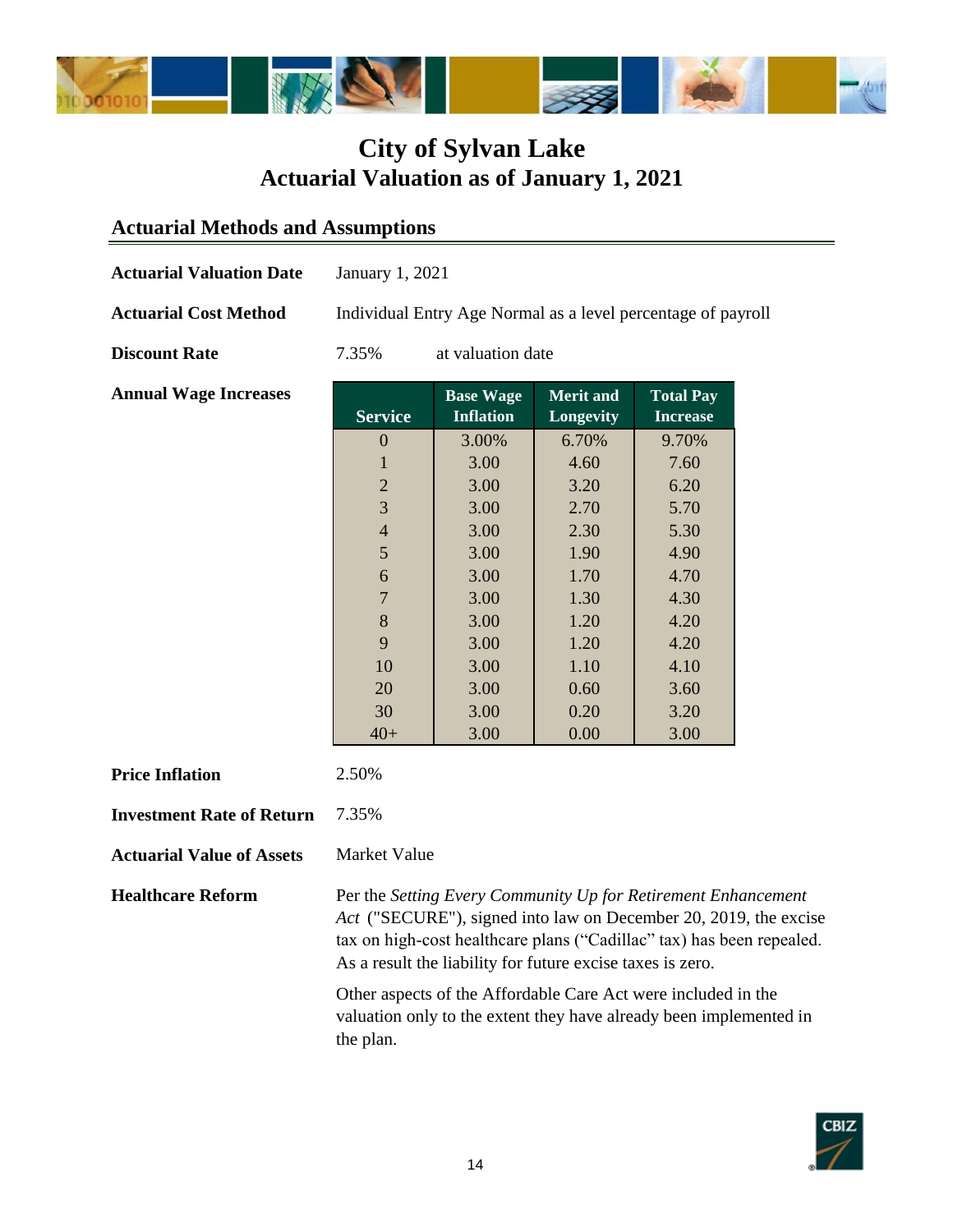

#### **Actuarial Methods and Assumptions**

**Annual Per-Capita Claims Costs**

Per-capita claims costs are equal to the premium rates provided by the insurer. As these rates are already developed on an age-specific per-member basis, no further adjustments were made to the rates provided.

| <b>Years after</b><br><b>Valuation</b> | <b>Pre-65</b><br>Med/Rx | Post-65<br><b>Stipend</b> | Dental $\&$<br><b>Vision</b> |
|----------------------------------------|-------------------------|---------------------------|------------------------------|
| 1                                      | 7.50%                   | $0.00\%$                  | 4.50%                        |
| 2                                      | 7.25                    | 0.00                      | 4.50                         |
| 3                                      | 7.00                    | 0.00                      | 4.50                         |
| $\overline{4}$                         | 6.75                    | 0.00                      | 4.50                         |
| 5                                      | 6.50                    | 0.00                      | 4.50                         |
| 6                                      | 6.25                    | 0.00                      | 4.50                         |
| 7                                      | 6.00                    | 0.00                      | 4.50                         |
| 8                                      | 5.75                    | 0.00                      | 4.50                         |
| 9                                      | 5.50                    | 0.00                      | 4.50                         |
| 10                                     | 5.25                    | 0.00                      | 4.50                         |
| 11                                     | 5.00                    | 0.00                      | 4.50                         |
| 12                                     | 4.75                    | 0.00                      | 4.50                         |
| $13+$                                  | 4.50                    | 0.00                      | 4.50                         |

#### **Annual Healthcare Trend**

| Participation     | <i>Future Retirees:</i> 100% of future retirees are assumed to elect<br>coverage at retirement for themselves and their spouse, if married. It<br>is assumed that no one will opt in or opt out of coverage once initial<br>retirement election is made. |
|-------------------|----------------------------------------------------------------------------------------------------------------------------------------------------------------------------------------------------------------------------------------------------------|
|                   | <i>Current Retirees:</i> Based on current coverage election. It is assumed<br>that no one will opt in or opt out of coverage once initial retirement<br>election is made.                                                                                |
| <b>Marriage</b>   | <i>Future Retirees:</i> 40% of participating retirees are assumed to be<br>married at retirement.                                                                                                                                                        |
| <b>Spouse Age</b> | Current Retirees: Based on current coverage election.<br>Male spouses are assumed to be 3 years older, and female spouses<br>are assumed to be 3 years younger. Actual age is used for spouses of<br>current retirees, if provided.                      |

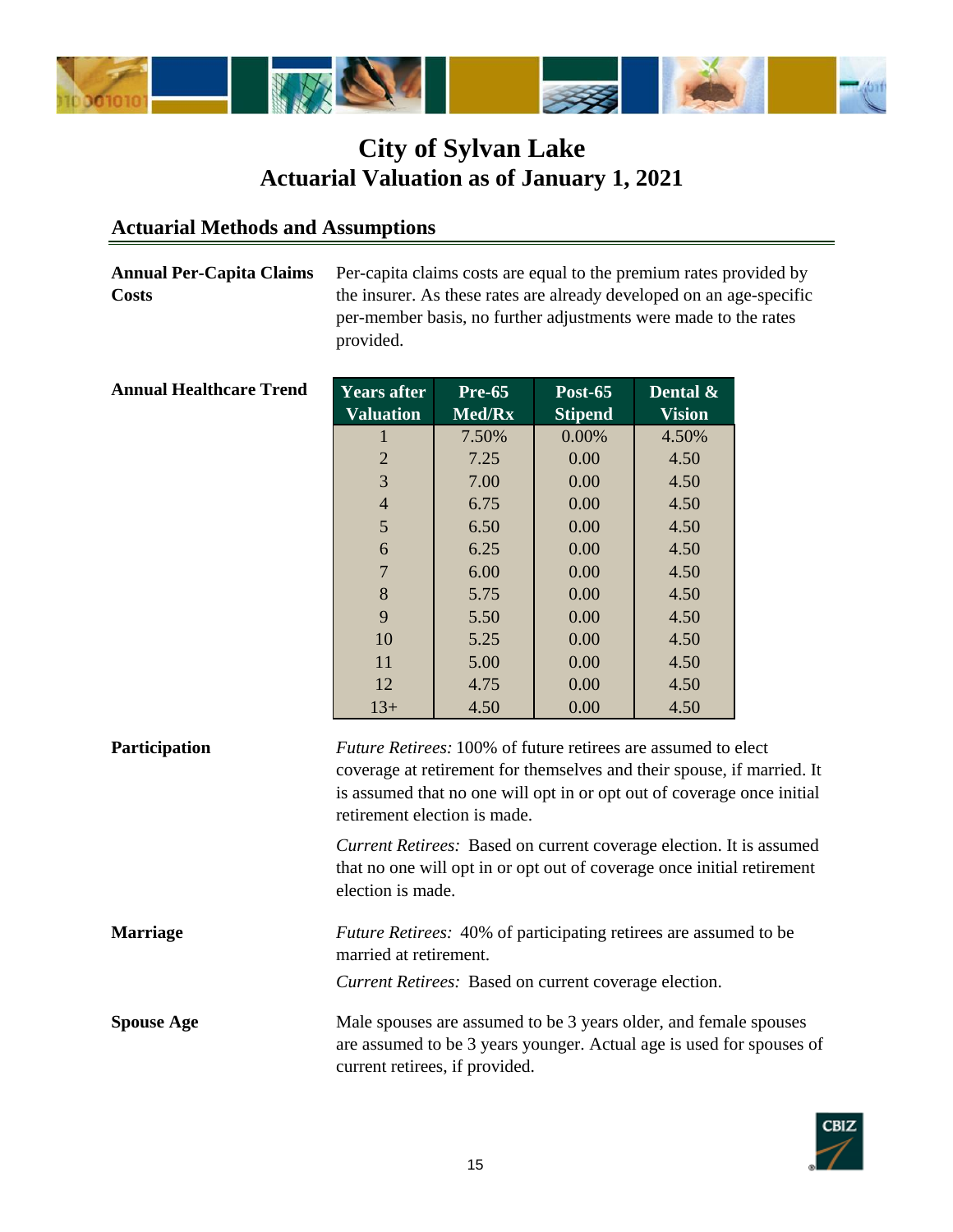

## **Actuarial Methods and Assumptions**

| <b>Mortality</b><br>Withdrawal | Pre-Retirement:<br>Pub-2010 General Employees Mortality Table without adjustment<br><b>Healthy Retirees:</b><br>Pub-2010 General Retiree Mortality Table scaled by a factor of 106%<br>Disabled Retirees:<br>PubNS-2010 Disabled Retiree Mortality Table without adjustment<br>The mortality assumptions include a margin for future mortality<br>improvements using Scale MP-2019 projected fully-generationally<br>from the central year of data, 2010.<br>Ninety percent (90%) of active member deaths are assumed to be non-<br>duty deaths, and 10% of the deaths are assumed to be duty related. |               |                |  |  |  |
|--------------------------------|--------------------------------------------------------------------------------------------------------------------------------------------------------------------------------------------------------------------------------------------------------------------------------------------------------------------------------------------------------------------------------------------------------------------------------------------------------------------------------------------------------------------------------------------------------------------------------------------------------|---------------|----------------|--|--|--|
|                                | Participants are assumed to terminate employment for reasons other<br>than death, disability or retirement in accordance with annual rates<br>varying by service and employment type. Sample rates are as<br>follows:                                                                                                                                                                                                                                                                                                                                                                                  |               |                |  |  |  |
|                                |                                                                                                                                                                                                                                                                                                                                                                                                                                                                                                                                                                                                        | <b>Public</b> |                |  |  |  |
|                                | <b>Service</b>                                                                                                                                                                                                                                                                                                                                                                                                                                                                                                                                                                                         | <b>Safety</b> | <b>General</b> |  |  |  |
|                                | $\Omega$                                                                                                                                                                                                                                                                                                                                                                                                                                                                                                                                                                                               | 13.90%        | 23.40%         |  |  |  |
|                                |                                                                                                                                                                                                                                                                                                                                                                                                                                                                                                                                                                                                        | 11.60         | 19.50          |  |  |  |
|                                | $\mathbf{2}$                                                                                                                                                                                                                                                                                                                                                                                                                                                                                                                                                                                           | 9.40          | 15.80          |  |  |  |
|                                | 3                                                                                                                                                                                                                                                                                                                                                                                                                                                                                                                                                                                                      | 7.40          | 12.50          |  |  |  |
|                                | 4                                                                                                                                                                                                                                                                                                                                                                                                                                                                                                                                                                                                      | 6.10          | 10.30          |  |  |  |

5 4.90 8.30 10 3.20 5.40 15 2.40 4.00 20 1.80 3.10 25+ 1.50 2.60

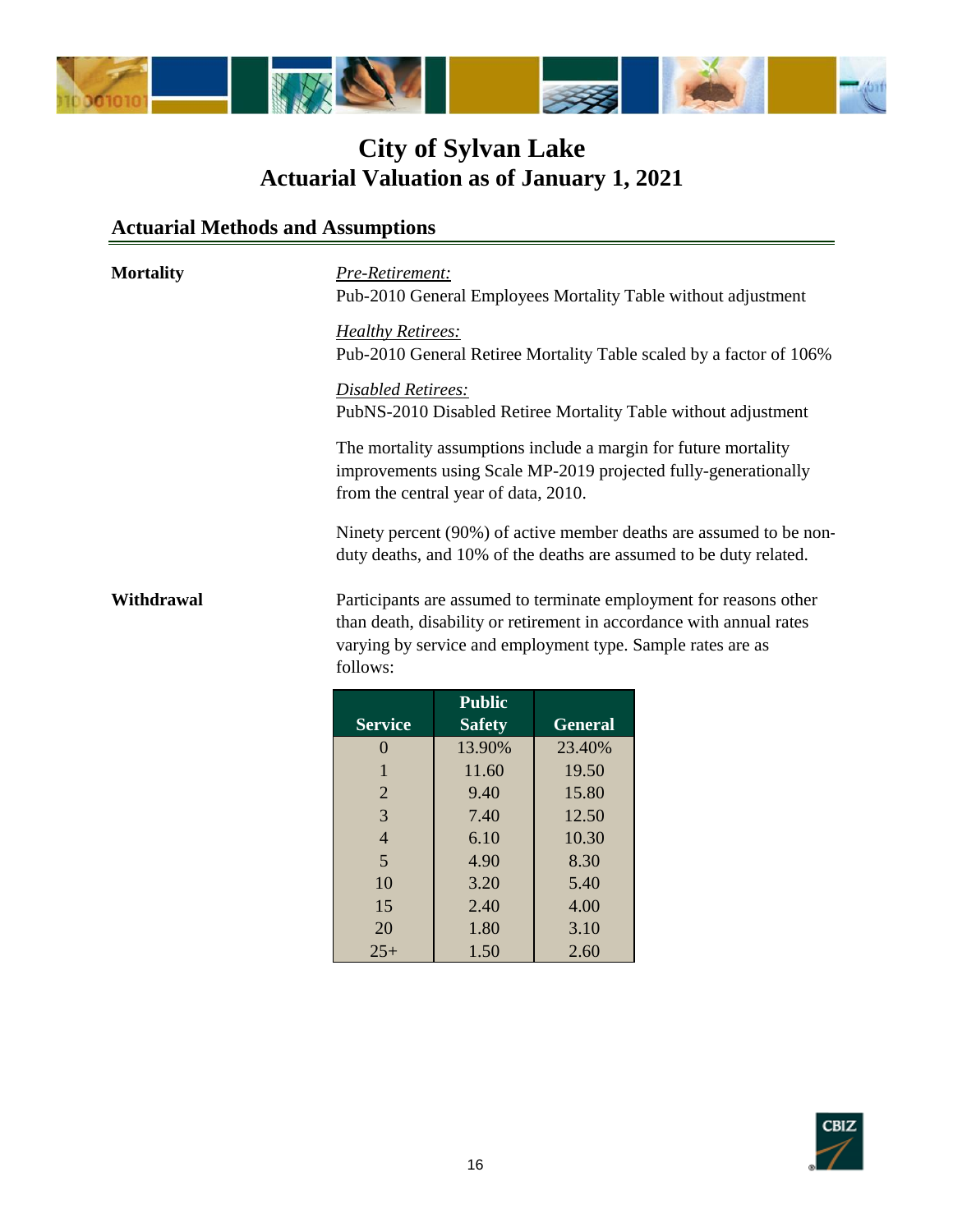

#### **Actuarial Methods and Assumptions**

#### **Retirement**

Participants are assumed to retire in accordance with annual rates varying by service. Rates are based the Retirement rates used in the most recent MERS pension valuation. Rates are only applicable if a participant is eligible to retire with a benefit. Sample rates are as follows:

|                | <b>Normal / Unreduced</b> |          | <b>Early (Reduced)</b> |
|----------------|---------------------------|----------|------------------------|
| <b>Service</b> | Rate                      | Age      | <b>Rate</b>            |
| $0 - 4$        | 15%                       | All Ages | 4%                     |
| $5 - 9$        | 15                        |          |                        |
| $10 - 20$      | 20                        |          |                        |
| 21             | 22                        |          |                        |
| 22             | 24                        |          |                        |
| 23             | 26                        |          |                        |
| 24             | 30                        |          |                        |
| 25             | 34                        |          |                        |
| $26 - 30$      | 25                        |          |                        |
| $31 - 34$      | 28                        |          |                        |
| $35 - 39$      | 25                        |          |                        |
| $40+$          | 25                        |          |                        |

| <b>Early (Reduced)</b> |      |  |  |  |
|------------------------|------|--|--|--|
| Age                    | Rate |  |  |  |
| All Ages               | 4%   |  |  |  |

#### **100% Retirement at age 85**

#### **Disability**

Participants are assumed to become disabled in accordance with annual rates varying by age. Sample rates are as follows:

| Age   | Rate  |
|-------|-------|
| 25    | 0.02% |
| 30    | 0.02  |
| 35    | 0.05  |
| 40    | 0.08  |
| 45    | 0.21  |
| 50    | 0.29  |
| 55    | 0.38  |
| $60+$ | 0.39  |

Eighty percent (80%) of the disabilities are assumed to be non-duty and 20% of the disabilities are assumed to be duty related.

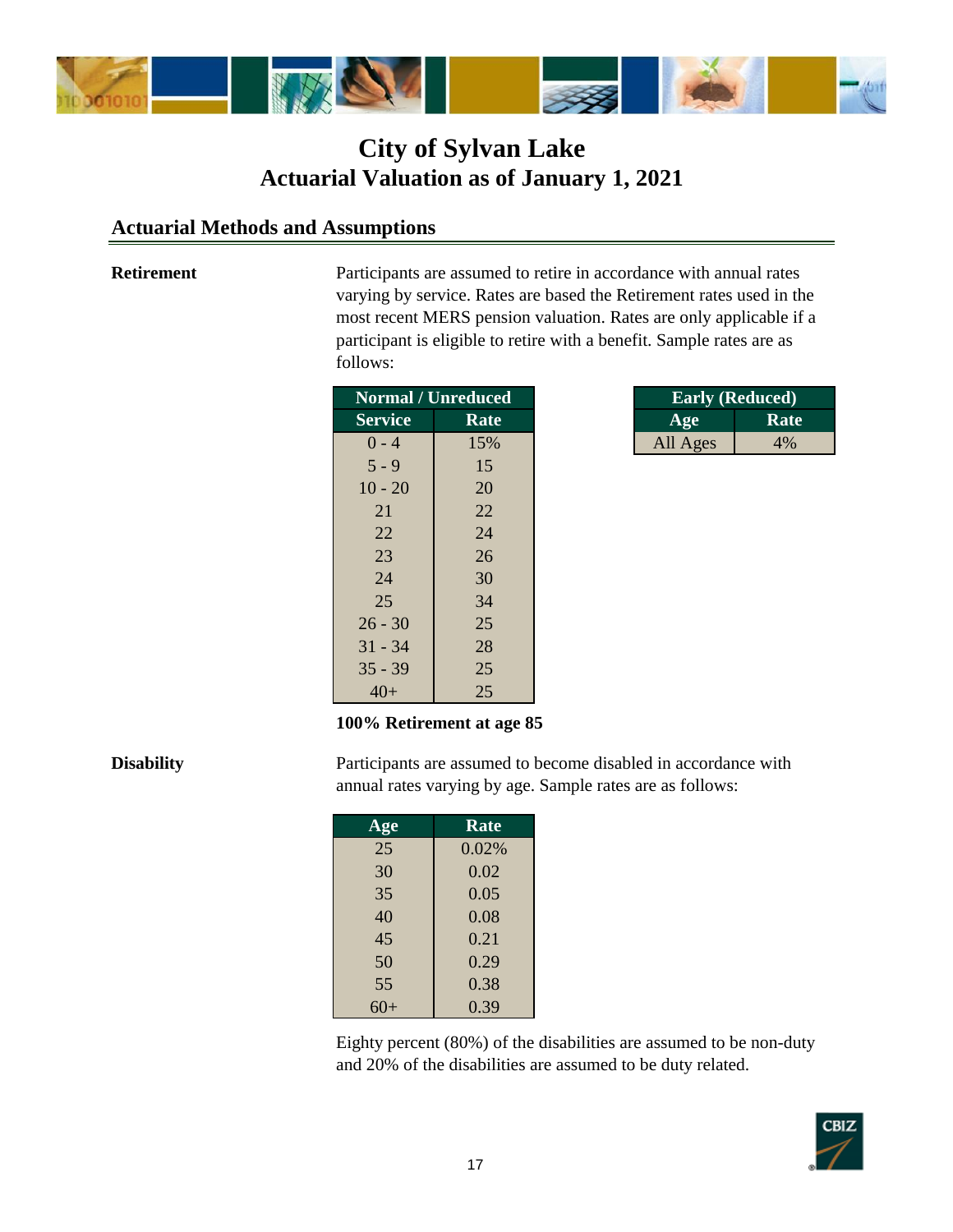

## **Actuarial Methods and Assumptions**

| <b>Changes Since Prior</b><br><b>Valuation</b> | 1. Annual wage increase rates were updated to the current MERS of<br>Michigan assumption, including a decreased base wage inflation<br>from $3.75\%$ to $3.00\%$ . |
|------------------------------------------------|--------------------------------------------------------------------------------------------------------------------------------------------------------------------|
|                                                | 2. Discount rate and long-term expected Investment Rate of Return<br>were decreased from 7.50% to 7.35%.                                                           |
|                                                | 3. The excise tax on high-cost ("Cadillac") benefits was repealed.                                                                                                 |
|                                                | The load on the liability was removed as a result.                                                                                                                 |
|                                                | 4. Immediate healthcare trend rates were decreased from 8.00% to                                                                                                   |
|                                                | 7.50% for pre-65 costs, matching the current Uniform                                                                                                               |
|                                                | Assumption under PA 202.                                                                                                                                           |
|                                                | 5. Mortality, withdrawal, and retirement rates were updated to the<br>current MERS of Michigan assumptions.                                                        |

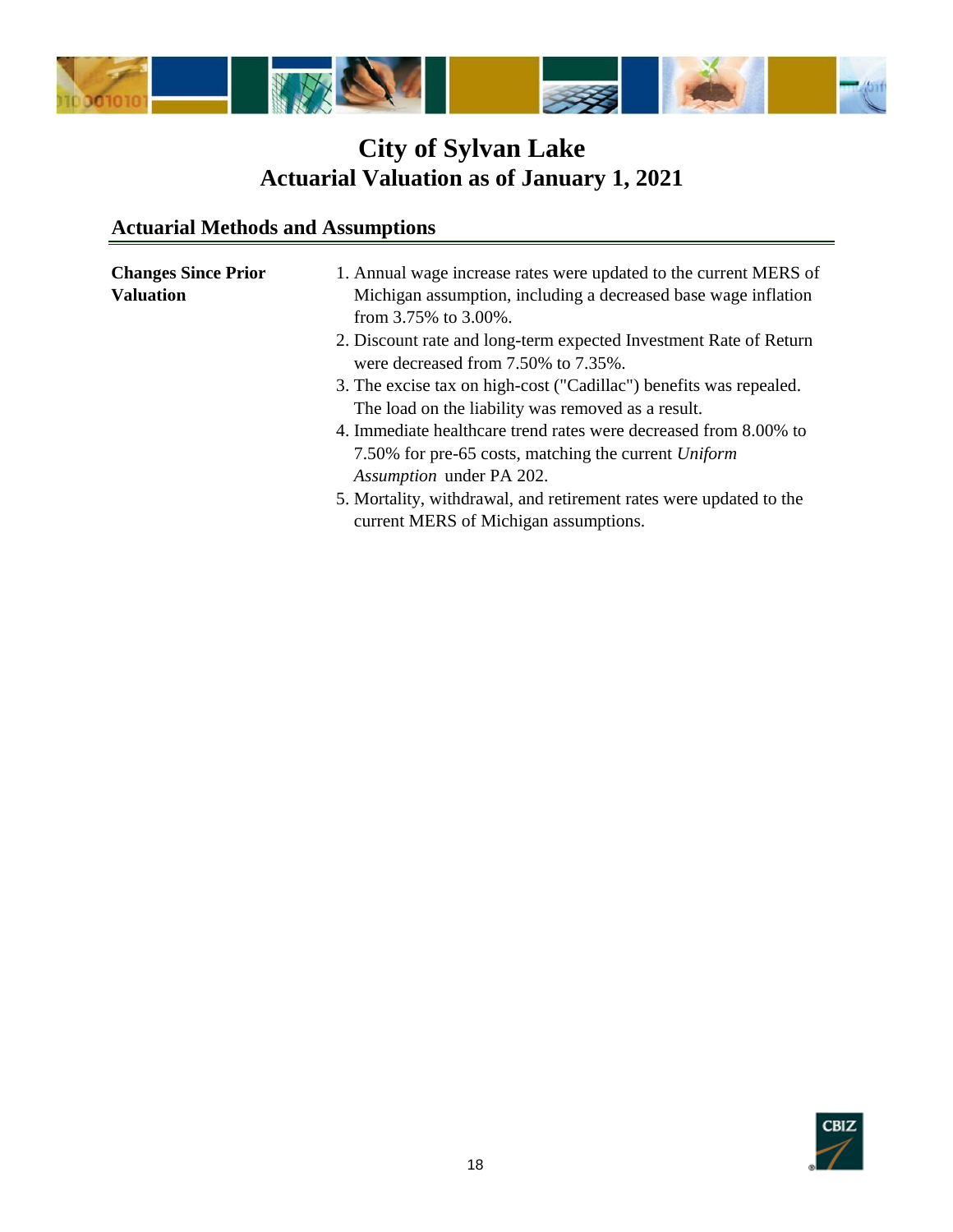

#### **Rationale for Key Assumptions**

#### Investment Rate of Return

The investment policy of the Employer is determined based on the goals and objectives of the Plan and the risk tolerance of the Employer. As new information regarding the economic environment becomes available the investment policy may need to be revised. Asset allocations fluctuate due to market performance, however, the targeted OPEB asset allocation is as described below. The Employer's objective in selecting the Expected Long-Term rate of return on Assets is to estimate the single rate of return that reflects the historical returns, future expectations for each asset class, and the asset mix of the plan assets.

|                                        |                          | Real Rate of |
|----------------------------------------|--------------------------|--------------|
| <b>Asset Classes</b>                   | <b>Target Allocation</b> | Return       |
| Global Equity                          | 60%                      | 5.25%        |
| Global Fixed Income                    | 20%                      | 1.25%        |
| Private Investments                    | 20%                      | 7.25%        |
| <b>Expected Real Rate of Return</b>    |                          | 4.85%        |
| <b>Inflation Rate</b>                  | $\pm$                    | 2.50%        |
| <b>Total Investment Rate of Return</b> |                          | 7.35%        |

#### Discount Rate

The discount rate is the single rate that reflects (1) the long-term expected rate of return on OPEB plan investments that are expected to be used to finance the payment of benefits, to the extent that the OPEB plan's fiduciary net position is projected to be sufficient to make projected benefit payments and OPEB plan assets are expected to be invested using a strategy to achieve that return, and (2) a yield or index rate for 20-year, tax-exempt general obligation municipal bonds with an average rating of AA/Aa or higher (or equivalent quality on another scale), to the extent that the conditions for use of the long-term expected rate of return are not met.

Given the Employer's Present Value of Future Benefits is more than 100% funded, it is assumed the Employer will make no additional contributions for the remaining life of the plan.

Single Equivalent Interest Rate (SEIR)

| Long-Term Expected Rate of Return                                       | 7.35% |
|-------------------------------------------------------------------------|-------|
| Municipal Bond Index Rate*                                              | 1.93% |
| Administrative Expenses Paid from the Trust                             | 0.18% |
| Fiscal Year in which Fiduciary Net Position is Projected to be Depleted | N/A   |
| Single Equivalent Interest Rate                                         | 7.35% |

\* Source: S&P Municipal Bond 20 Year High Grade Rate Index

\*\* A result of "N/A" reflects projected Plan assets that are never depleted for the remaining lifetime of the Plan

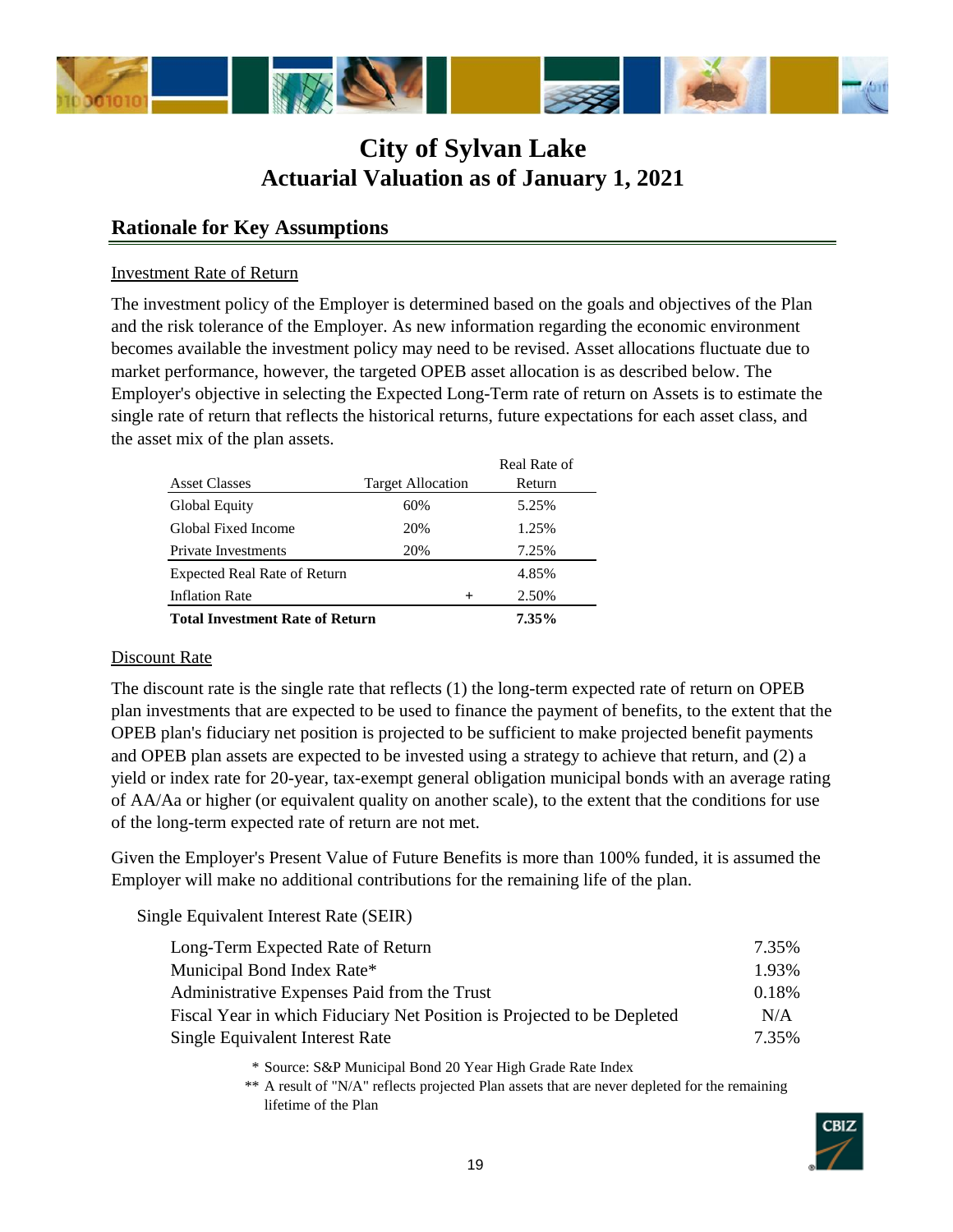

#### **Rationale for Key Assumptions**

#### Annual Healthcare Trend

The uniform assumption is based on a survey of over 100 health insurers, managed care organizations, pharmacy benefit managers, and third-party administrators about forecasted health plan cost trends. Respondents included the five largest health insurance payers in the U.S., the five largest pharmacy benefits managers in the U.S., and the largest health insurance plan in the State of Michigan. The healthcare trend survey was published by Segal Consulting in Fall 2019.

#### Mortality, Withdrawal, Disability, Retirement

Because the Employer does not have enough data to conduct a fully credible experience analysis with respect to these assumptions, the current assumptions are based on those used in the most recent actuarial valuation of pension benefits through MERS. Said assumptions are based on an experience study conducted using actual MERS experience from 2014 - 2018.

MERS retirement rates are based on pension replacement ratio; for purposes of this valuation, they have been converted to service-related rates to reflect similar expectations.

#### **Participation**

The assumed rate of participation for both the employee and spouse incorporated into these measurements is based on observations of the plan's past experience, the actuary's experience with plans of a similar size, plan design and retiree contribution level.

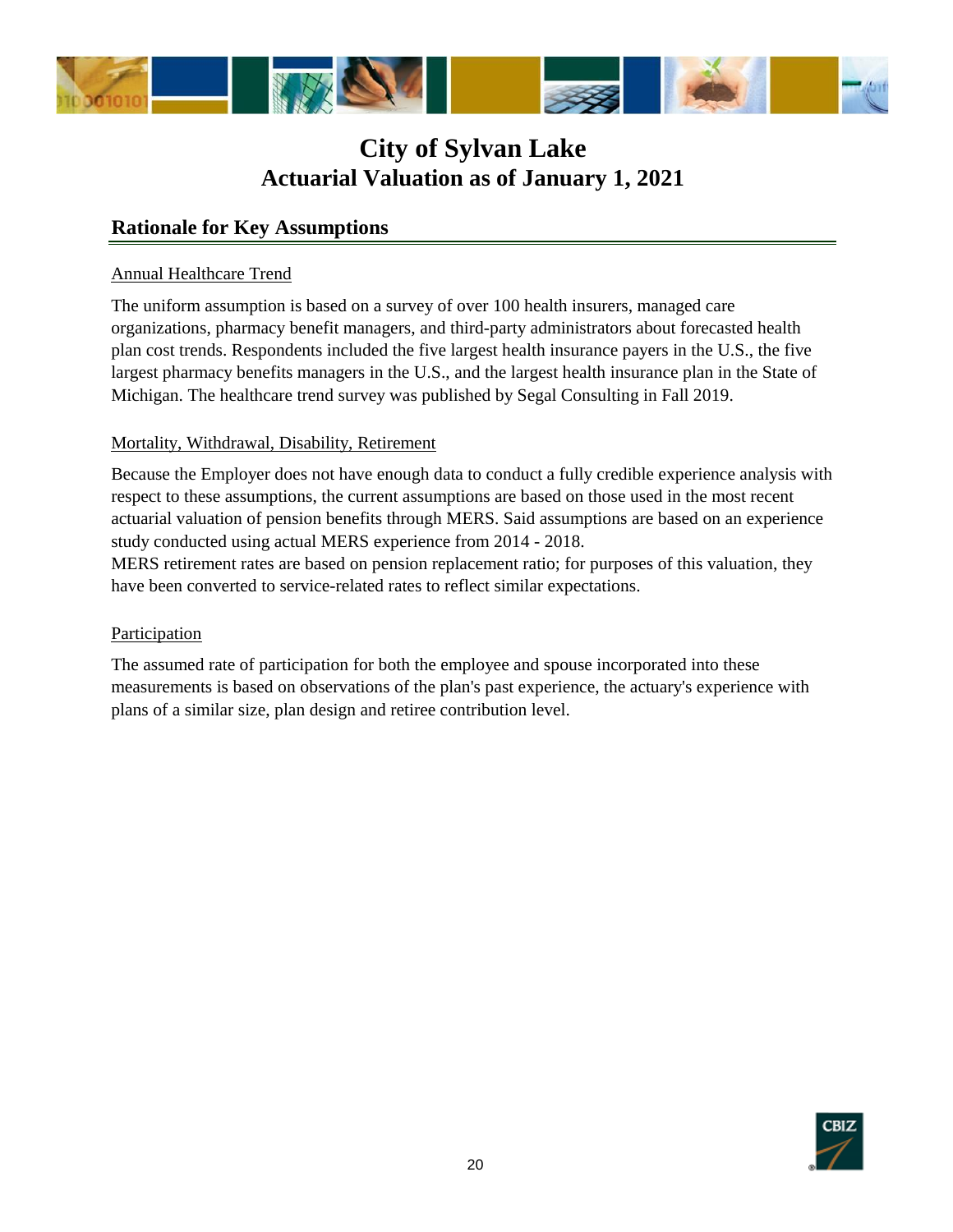

| Actuarial Present Value of<br>Projected Benefits                         | Projected benefit payments discounted to reflect the expected effects<br>of the time value (present value) of money and the probabilities of<br>payment.                                                                                                                                                                                                            |
|--------------------------------------------------------------------------|---------------------------------------------------------------------------------------------------------------------------------------------------------------------------------------------------------------------------------------------------------------------------------------------------------------------------------------------------------------------|
| <b>Actuarial Valuation Date</b>                                          | The date as of which the service cost, total OPEB liability, and related<br>actuarial present value of projected benefit payments is determined in<br>conformity with Actuarial Standards of Practice unless otherwise<br>specified by the GASB.                                                                                                                    |
| <b>Actuarially Determined</b><br>Contribution (ADC)                      | A target or recommended contribution to a defined benefit plan for<br>the reporting period, determined in conformity with Actuarial<br>Standards of Practice based on the most recent measurement available<br>when the contribution for the reporting period was adopted.                                                                                          |
| <b>Closed Period</b>                                                     | A specific number of years that is counted from one date and declines<br>to zero with the passage of time. For example, if the recognition<br>period initially is five years on a closed basis, four years remain after<br>the first year, three years after the second year, and so forth.                                                                         |
| Contributions                                                            | Additions to a OPEB plan's fiduciary net position for amounts from<br>employers, nonemployer contributing entities (for example, state<br>government contributions to a local government plan), or employees.<br>Contributions can result from cash receipts by the OPEB plan or from<br>recognition by the OPEB plan of a receivable from one of these<br>sources. |
| Cost-of-Living Adjustments                                               | Postemployment benefit changes intended to adjust benefit payments<br>for the effects of inflation.                                                                                                                                                                                                                                                                 |
| <b>Covered Employee Payroll</b>                                          | The payroll of employees that are provided with OPEBs through the<br>OPEB plan.                                                                                                                                                                                                                                                                                     |
| Deferred Outflows and<br><b>Inflows of Resources Related</b><br>to OPEBs | Deferred outflows of resources and deferred inflows of resources<br>related to OPEBs arising from certain changes in the net OPEB<br>liability.                                                                                                                                                                                                                     |

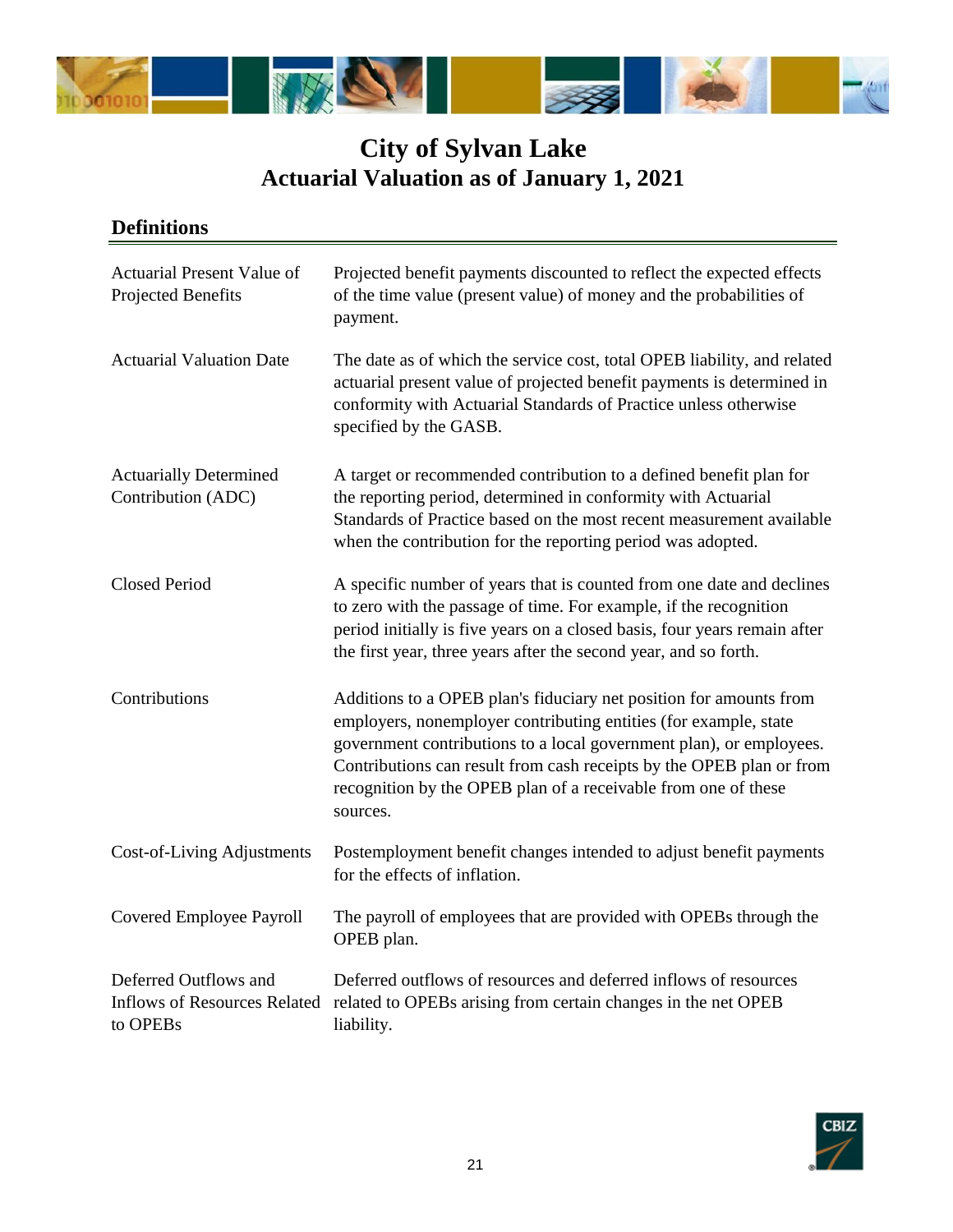

| Defined Benefit OPEB             | OPEB for which the benefits that the employee will receive at or after<br>separation from employment are defined by the benefit terms. The<br>OPEB may be stated as (a) a specified dollar amount; (b) an amount<br>that is calculated based on one or more factors such as age, years of<br>service, and compensation; or (c) a type or level of coverage such as<br>prescription drug coverage or a percentage of health insurance<br>premiums.                                                                                                                                                                                                                                                                                                                                                                                                                                                                                                                                                                                                   |
|----------------------------------|-----------------------------------------------------------------------------------------------------------------------------------------------------------------------------------------------------------------------------------------------------------------------------------------------------------------------------------------------------------------------------------------------------------------------------------------------------------------------------------------------------------------------------------------------------------------------------------------------------------------------------------------------------------------------------------------------------------------------------------------------------------------------------------------------------------------------------------------------------------------------------------------------------------------------------------------------------------------------------------------------------------------------------------------------------|
| <b>Defined Contribution OPEB</b> | OPEB having terms that (a) provide an individual account for each<br>employee; (b) define the contributions that an employer or<br>nonemployer contributing entity is required to make (or the credits<br>that it is required to provide) to an active employee's account for<br>periods in which that employee renders service; and (c) provide that<br>the OPEB an employee will receive will depend only on the<br>contributions (or credits) to the employee's account, actual earning on<br>investments of those contributions (or credits), and the effects of<br>forfeitures of contributions (or credits) made for other employees, as<br>well as OPEB plan administrative costs, that are allocated to the<br>employee's account.                                                                                                                                                                                                                                                                                                          |
| <b>Discount Rate</b>             | The single rate of return that, when applied to all projected benefit<br>payments, results in an actuarial present value of projected benefit<br>payments equal to the total of the following:<br>1. The actuarial present value of benefit payments projected to be<br>made in future periods in which (1) the amount of the OPEB plan's<br>fiduciary net position is projected (under the requirements of<br>Statement 75) to be greater than the benefit payments that are<br>projected to be made in that period and (2) OPEB plan assets up to<br>that point are expected to be invested using a strategy to achieve the<br>long-term expected rate of return, calculated using the long-term<br>expected rate of return on OPEB plan investments.<br>2. The actuarial present value of projected benefit payments not<br>included in (a), calculated using a yield or index rate for 20-year, tax-<br>exempt general obligation municipal bonds with an average rating of<br>AA/Aa or higher (or equivalent quality on another rating scale). |

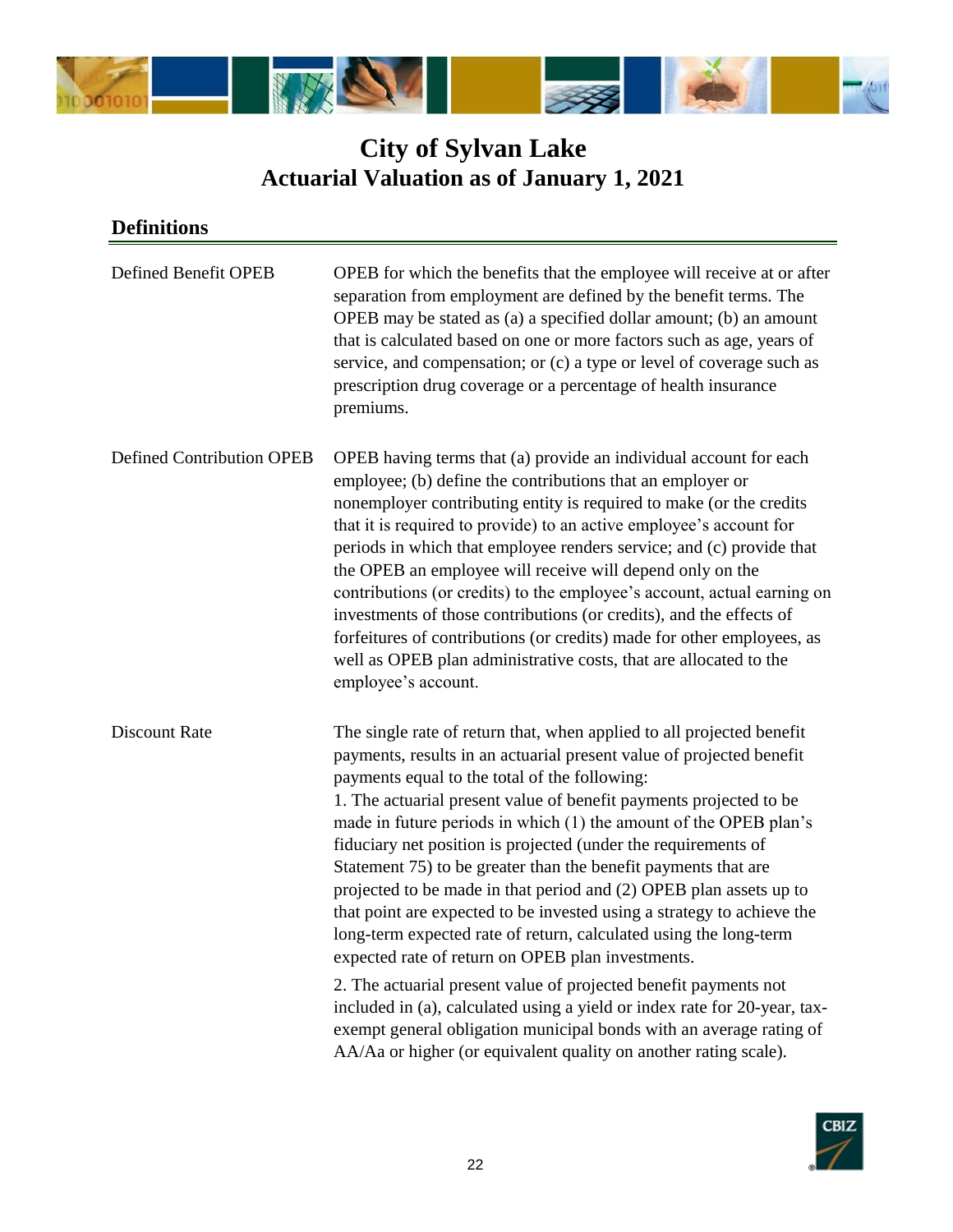

| <b>Entry Age Actuarial Cost</b><br>Method    | A method under which the actuarial present value of the projected<br>benefits of each individual included in an actuarial valuation is<br>allocated on a level basis over the earnings or service of the individual<br>between entry age and assumed exit age(s). The portion of this<br>actuarial present value allocated to a valuation year is called the<br>normal cost. The portion of this actuarial present value not provided<br>for at a valuation date by the actuarial present value of future normal<br>costs is called the <i>actuarial accrued liability</i> . |
|----------------------------------------------|------------------------------------------------------------------------------------------------------------------------------------------------------------------------------------------------------------------------------------------------------------------------------------------------------------------------------------------------------------------------------------------------------------------------------------------------------------------------------------------------------------------------------------------------------------------------------|
| <b>Healthcare Cost Trend Rates</b>           | The rates of change in per capita health claims costs over time as a<br>result of factors such as medical inflation, utilization of healthcare<br>services, plan design, and technological developments.                                                                                                                                                                                                                                                                                                                                                                     |
| Money-Weighted Rate of<br>Return             | A method of calculating period-by-period returns on OPEB plan<br>investments that adjusts for the changing amounts actually invested.<br>For purposes of Statement 74, money-weighted rate of return is<br>calculated as the internal rate of return on OPEB plan investments, net<br>of OPEB plan investment expense.                                                                                                                                                                                                                                                       |
| Net OPEB Liability                           | The liability of employers and nonemployer contributing entities to<br>employees for benefits provided through a defined benefit OPEB<br>plan.                                                                                                                                                                                                                                                                                                                                                                                                                               |
| <b>OPEB</b> Expense                          | OPEB expense arising from certain changes in the net OPEB liability.                                                                                                                                                                                                                                                                                                                                                                                                                                                                                                         |
| Other Postemployment<br>Benefits (OPEB)      | Benefits (such as death benefits, life insurance, disability, and long-<br>term care) that are paid in the period after employment and that are<br>provided separately from a pension plan, as well as healthcare<br>benefits paid in the period after employment, regardless of the manner<br>in which they are provided. OPEB does not include termination<br>benefits or termination payments for sick leave.                                                                                                                                                             |
| Postemployment Healthcare<br><b>Benefits</b> | Medical, dental, vision, and other health-related benefits paid<br>subsequent to the termination of employment.                                                                                                                                                                                                                                                                                                                                                                                                                                                              |